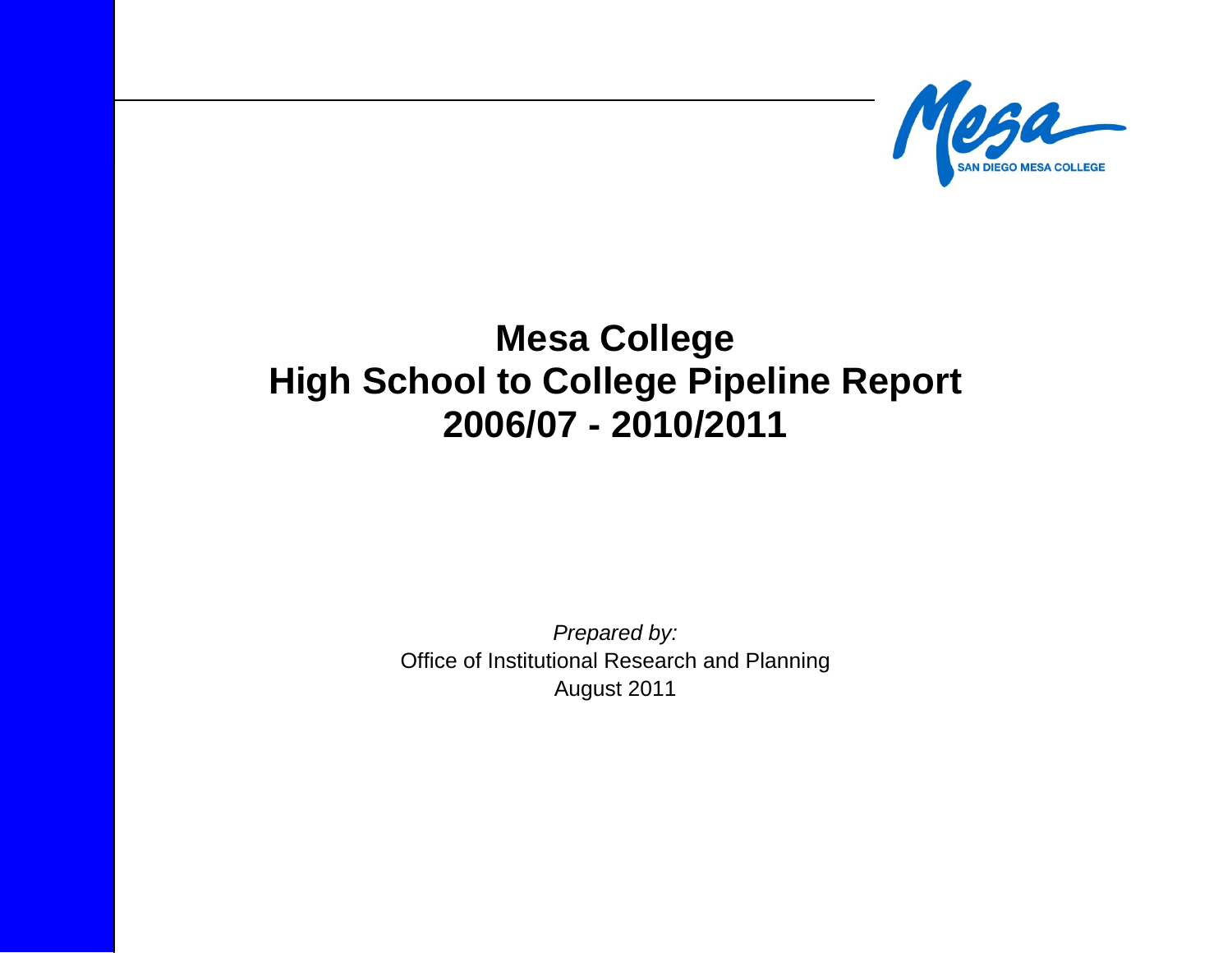# **Table of Contents**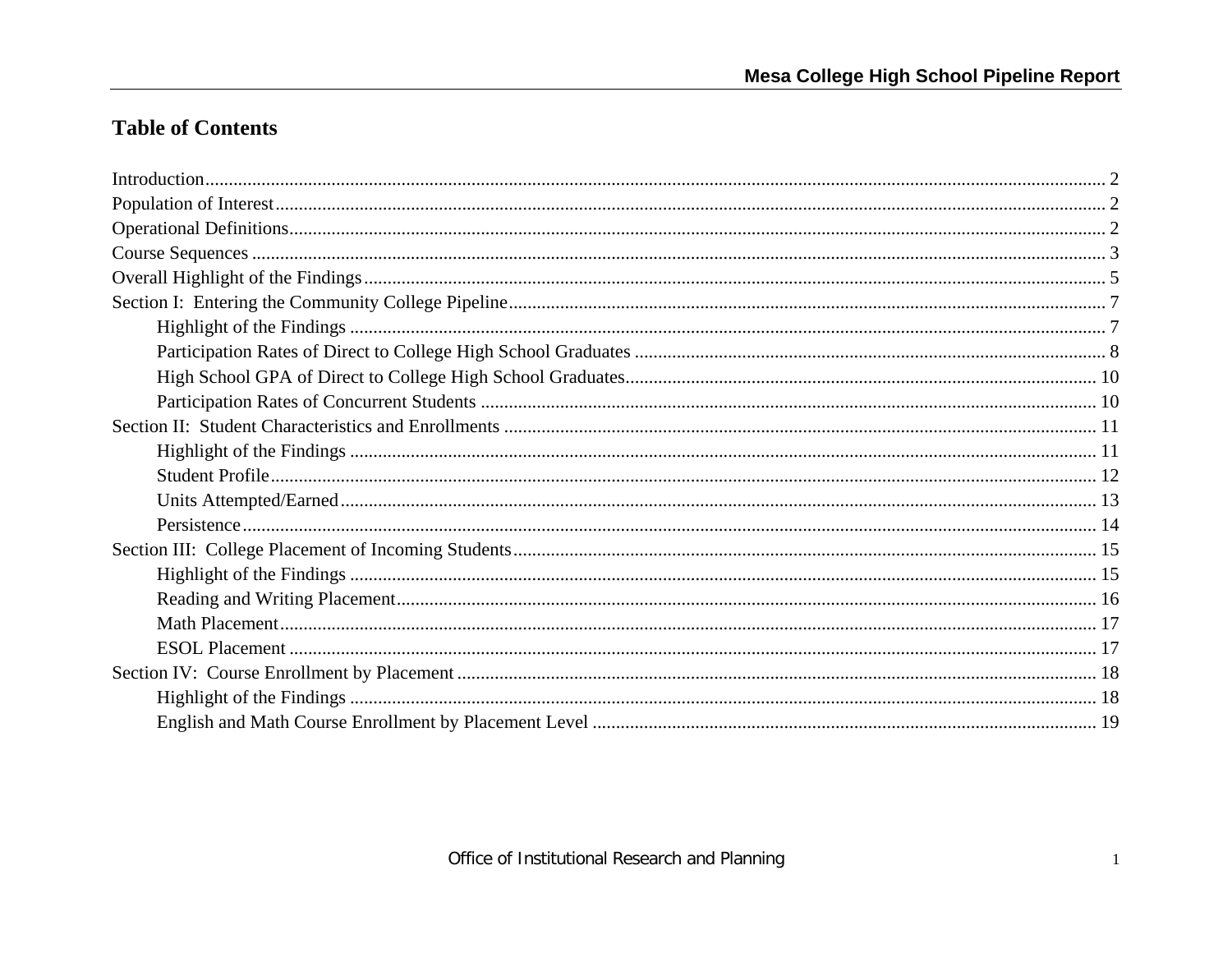# **Introduction**

The Annual High School Pipeline Report provides a comprehensive and descriptive analysis of incoming first-time to college high school graduates. The report is part of a larger initiative to provide the colleges and the district with information for integrating plans and strategies that support student success and enrollment management. The report is intended to inform college and district decision-making, instructional programs and support services planning, and outreach and marketing.

The High School Pipeline report series comprises four reports: 1) All Colleges, 2) City College/ECC, 3) Mesa College, and 4) Miramar College. Each report contains four sections that focus on enrollment patterns and placement as students enter college for the first time. The first section focuses on students' entry into Mesa College via high school-to-college graduate participation rates, and high school-to-college concurrent student participation rates. First-time to college high school graduates are the focus of the remaining sections, including student characteristics and college enrollment patterns in Section II; reading, writing, math, and ESOL placements in Section III; and finally, English and math enrollments by placement level in Section IV. In most instances, benchmark information is provided as a point of comparison, such as 3- or 5-year averages and/or percentage change.

#### **Population of Interest**

**First-time to college high school graduates** are students who reported completion from a high school within four years of subsequently enrolling at Mesa College for the first time. First-time to college students are those students who indicated on their application for admission that they had not previously attended Mesa College or another college or university. For the purposes of this study, high school graduates are those students that received a certification of California high school proficiency, a G.E.D./high school certificate, or a high school diploma, including a foreign high school diploma. Unless otherwise noted, students who are concurrently attending high school, a 4-year institution, or adult school are excluded from this population.

### **Operational Definitions**

**Annual Persistence Rate:** Continuous fall-spring-fall enrollment: The percentage of official census enrolled students in a fall term who received a grade notation of A, B, C, D, F, P, NP, I or RD and who enrolled in at least one course in the subsequent spring and fall terms and received a grade notation of A, B, C, D, F, P, NP, I or RD in each term. (SDSU and UCSD-only students and sections are excluded. In-service, intersession, and cancelled classes are excluded.)

**Enrollment:** The number of seats or duplicated headcount. Includes students who are enrolled as of the course designated census day (excludes Drops, Never Attends, cancelled and tutoring classes).

**Headcount:** The unduplicated count of students. Includes students who are enrolled as of the course designated census day (excludes Drops, Never Attends, cancelled and tutoring classes).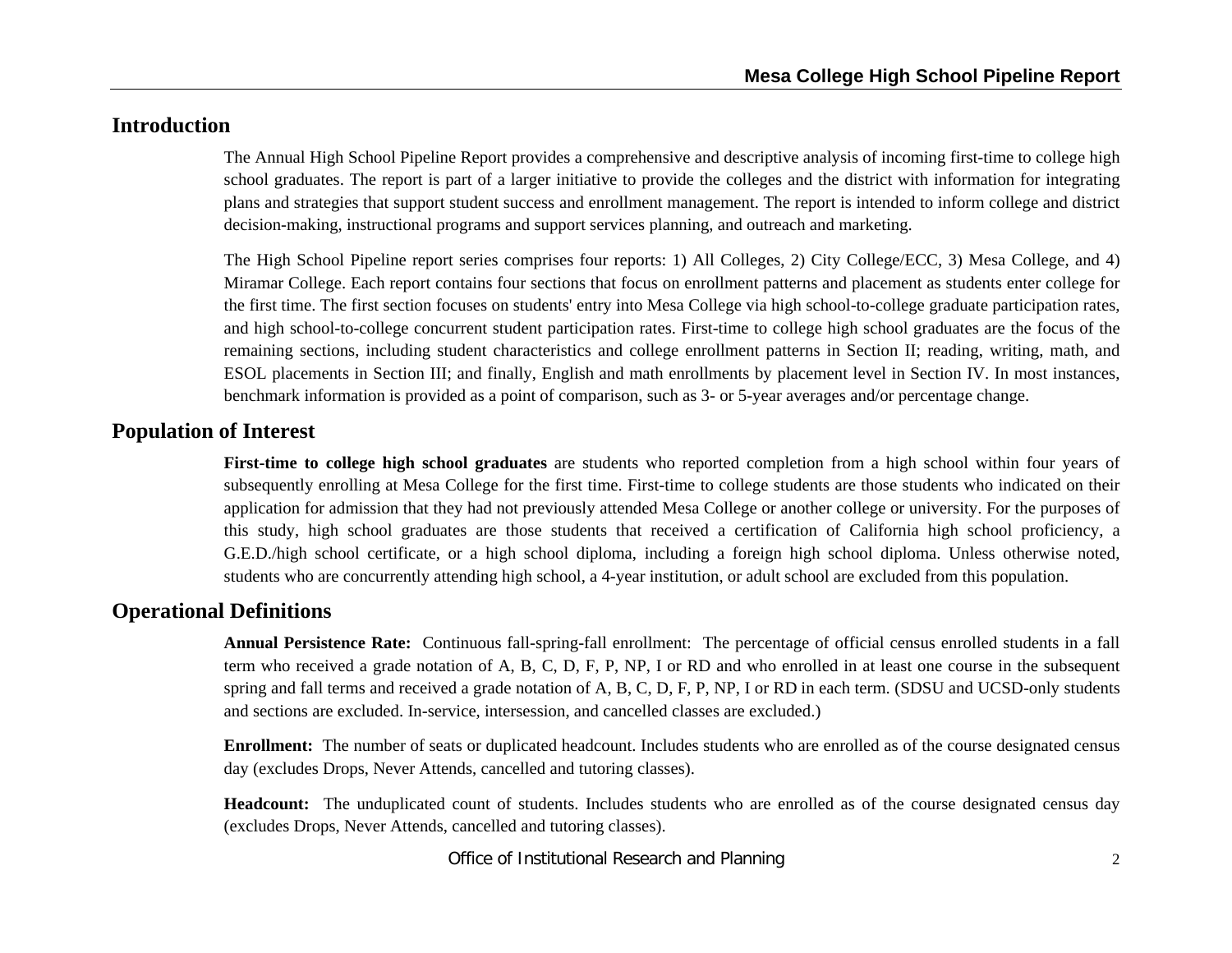# **Course Sequences**

Figure 1. Current English/ESOL course sequence & placements

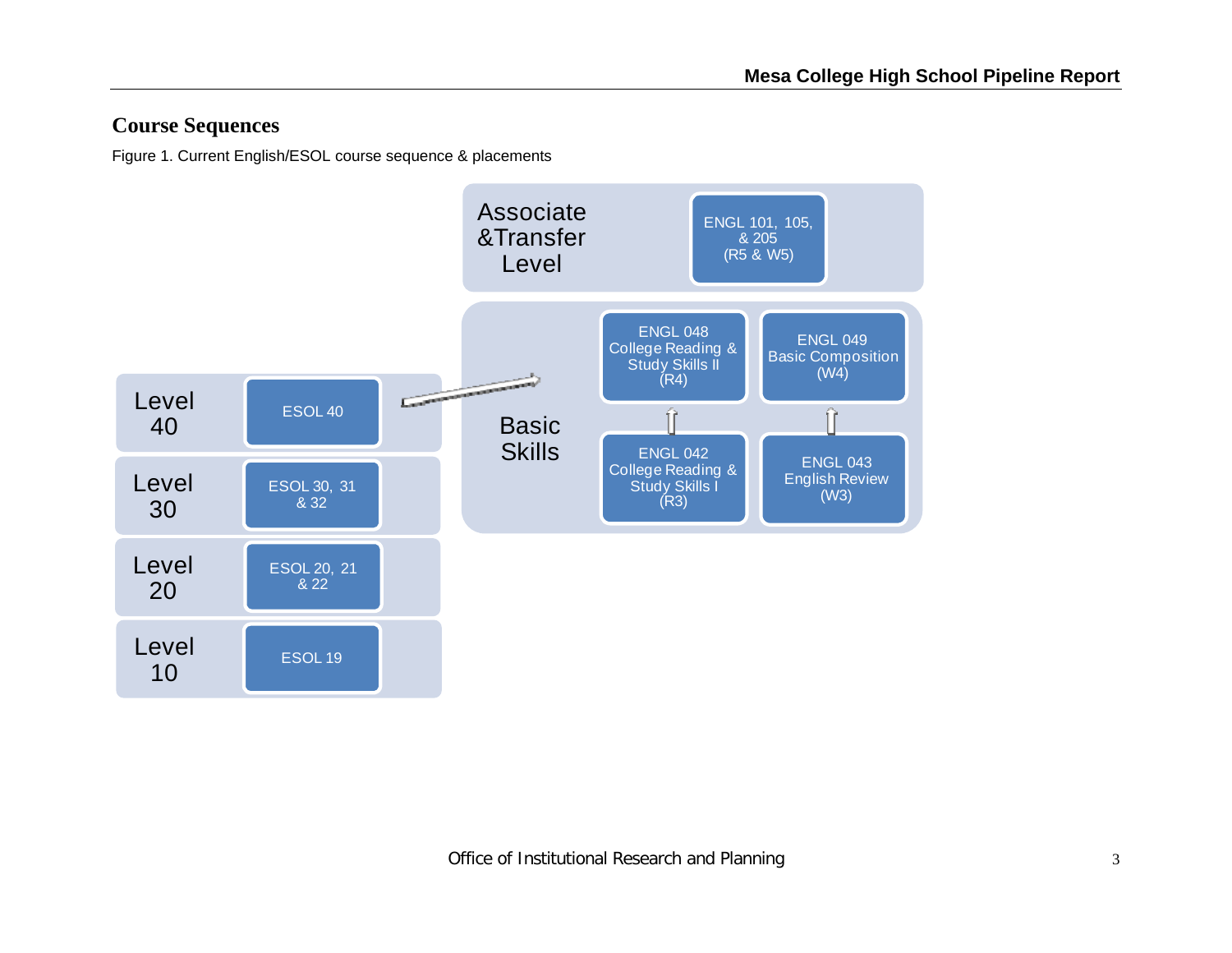Figure 2. Current math course sequence & placements

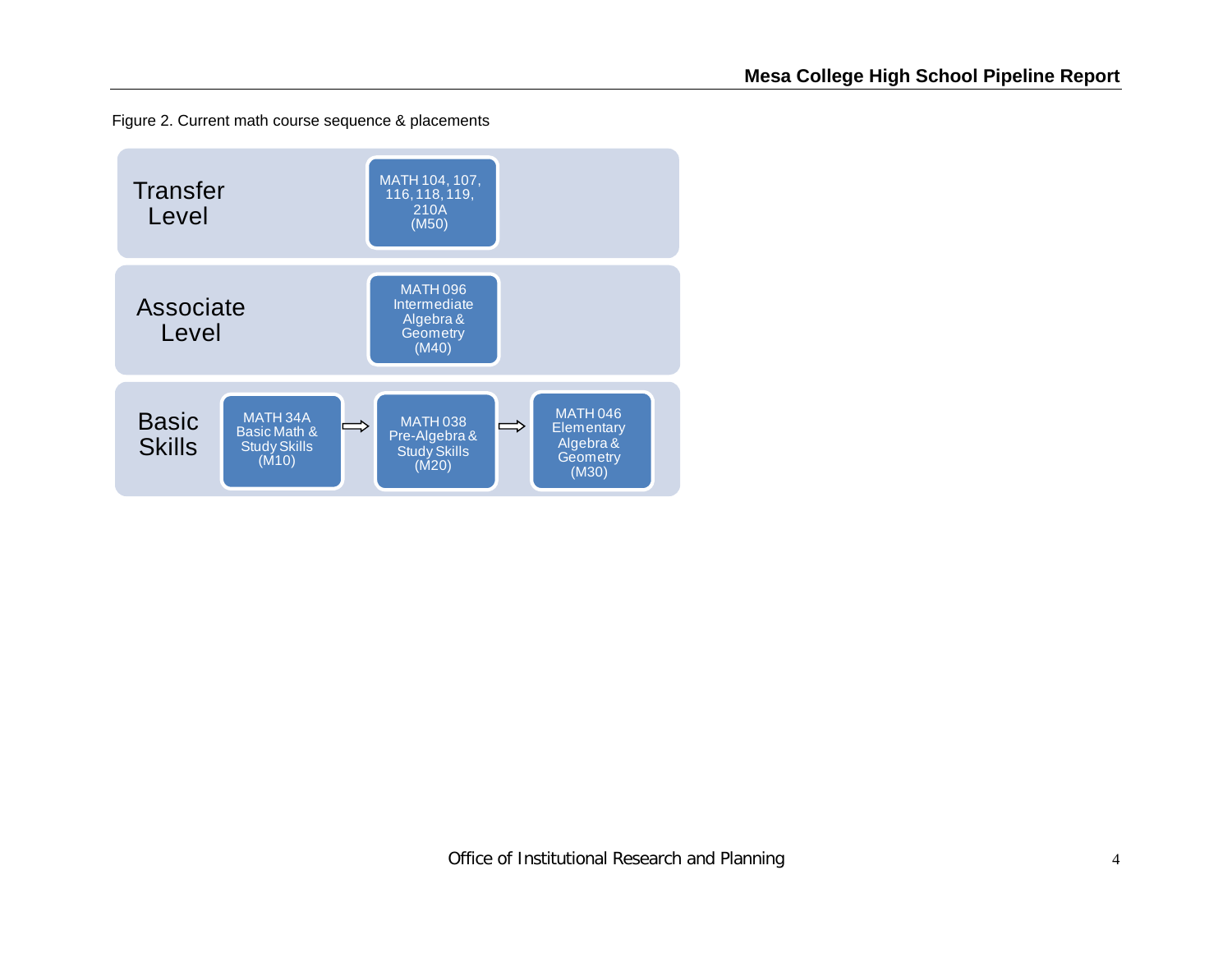# **Overall Highlight of the Findings**

- 1. In 2010/11, approximately 23% of the 2009/10 feeder high school graduates and 7% of the 2009/10 non-feeder high school graduates directly entered Mesa College within the year following high school completion, which is comparable to the 5-year averages of 20% and 5%, respectively.
- 2. Among the 2009/10 concurrent high school seniors enrolled at Mesa College (N=1,208), 15% continued their enrollment as college only students the following year. Concurrent seniors who had attended district feeder high schools in 2009/10 participated the following year at double the rate as students who had concurrently attended non-feeder high schools (19% and 8%, respectively). Over 5 years, participation rates remained relatively steady among students who had concurrently attended feeder schools (17%-21%) and non-feeder schools (7%-10%).
- 3. Twenty-seven percent of the 2010/11 first-time to college high school graduates reported that they were the first generation of college-going students in their family. This is comparable to the 5-year average of 25%. Furthermore, the percentage of these first generation to college students increased by 55% from 2006/07 to 2010/11.
- 4. In 2010/11, the first-time to college high school graduates attempted and earned their total units enrolled at the highest rate among those who enrolled in the 0.1-2.9 unit range (73%), followed by students enrolled in the 3.0-5.9 unit range (66%). The least proportion of students who attempted and earned their total units enrolled were those in the 9.0-11.9 unit range (42%), which is higher than the 5-year average of 38%.
- 5. Nearly three out of four first-time to college high school graduates at Mesa College persisted from the Fall 2009 term to the following spring term and over half (53%) annually persisted to a second fall term, which is higher than the 5-year average term-to-term (71%) and annual (49%) persistence of first-time to college graduates.
- 6. A majority of the first-time to college high school graduates took the reading, writing, and math placement tests in 2010/11 (64%, 59%, and 65%); however the percentages are lower than in previous years. The percentage decreases are likely a result of several changes that took place at Mesa in 2010/11, including:
	- An alternative measures pilot allowed students to submit select standardized tests (e.g., SAT, ACT) as an alternative measure for assessment skill levels for several courses which resulted in a lowered demand for services
	- Relocation to a smaller testing site with fewer testing stations and diminished hours of operation resulted in greater limitations placed on the capacity of the testing office to test
	- $\bullet$ Budgetary cuts resulted in the elimination of testing at the high schools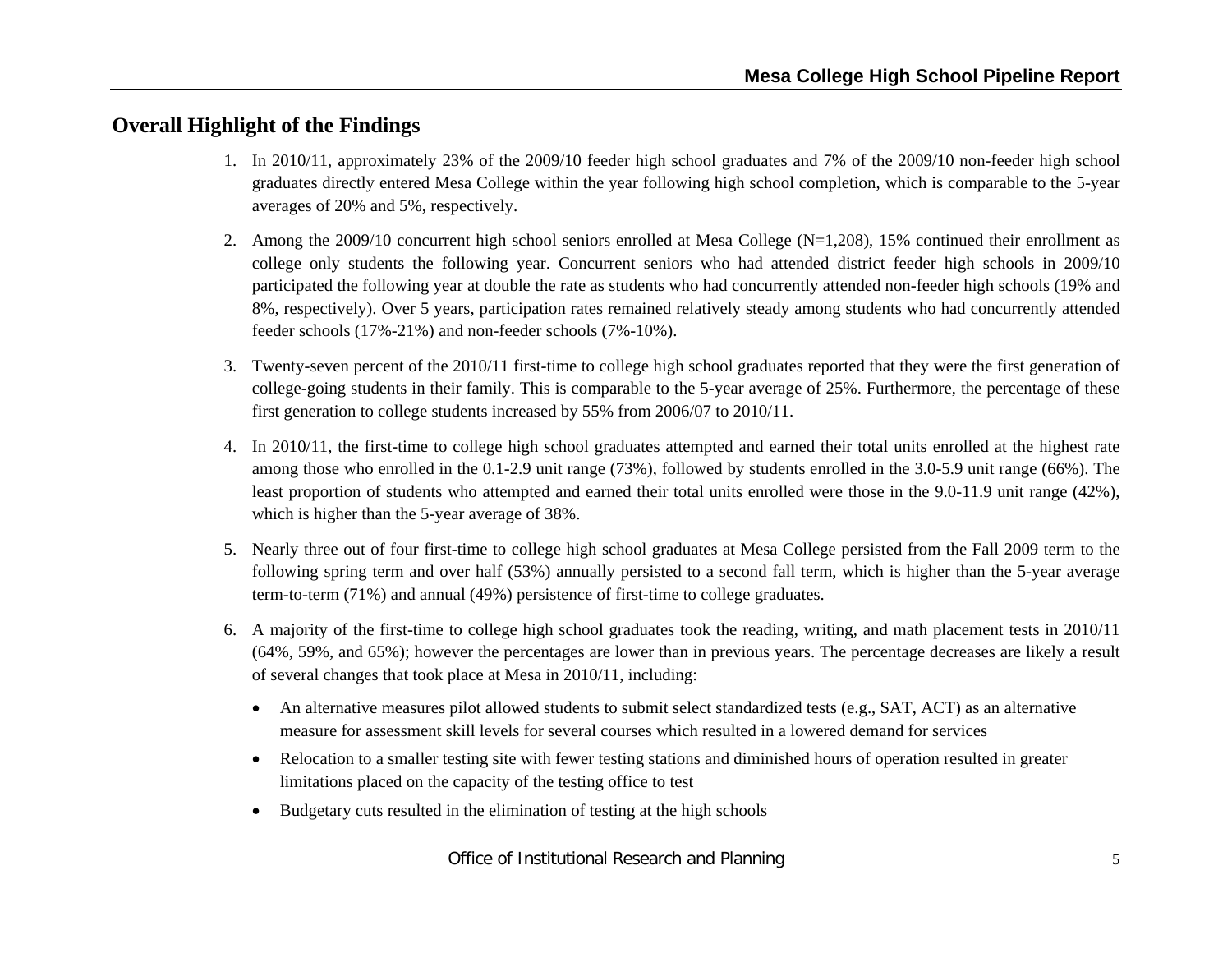- 7. In 2010/11 52% of the first-time to college high school graduates who took the reading placement test placed at the transfer/Associate level and 38% placed at basic skills. However, the majority of first-time to college high school graduates who took the writing placement test placed at basic skills (65%). The majority of first-time to college high school graduates who took the math placement test in 2010/11 also placed at basic skills (64%). Among first-time to college high school graduates who took the ESOL placement test in 2010/11, 56% of the students placed two to three levels below English transfer level (ESOL levels 30 and 40).
- 8. By the end of their first year at Mesa College, over half (57%) of the 2010/11 first-time to college high school graduates who earned a transfer/Associate level English placement, had enrolled in a matriculating English course at or below their placement level. Of the 57% of students that took a matriculating transfer/Associate level English course, nearly half (49%) took a course at their placement level.
- 9. In 2010/11, by the end of their first year at Mesa College, 60% of first-time to college high school graduates who earned a transfer level math placement, enrolled in a matriculating math course and two-thirds (66%) of those who earned an Associate level math placement, enrolled in a matriculating math course. Among the students that enrolled in a transfer or Associate level math course, nearly all (98%) did so at their placement level.
- 10. Among first-time to college high school graduates who earned a basic skills level reading or writing placement in 2010/11, over half (56%) enrolled in a matriculating English course at their placement level by the end of their first year at Mesa College. Nearly two-thirds (63%) of first-time to college high school graduates who earned a basic skills level math placement in 2010/11, enrolled in a matriculating math course at their placement level by the end of their first year.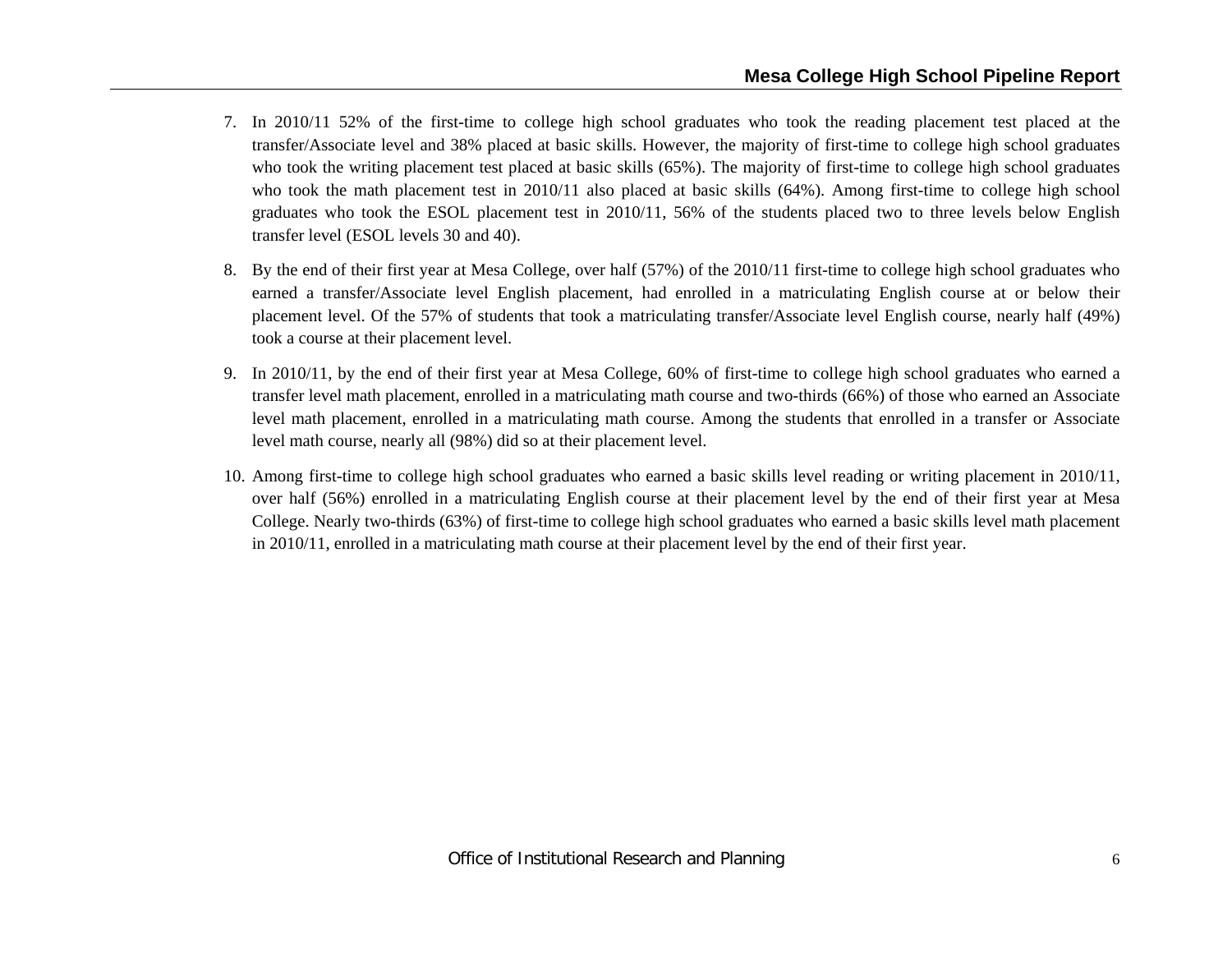# **Section I: Entering the Community College Pipeline**

This section describes different aspects of high school student entry to Mesa College. Student trends are measured across 5 years, from 2006/07 to 2010/11. Students who are concurrently attending SDSU or UCSD are excluded.

High school-to-college participation rates and high school GPA of direct incoming high school graduates are reported in Tables 1 and 2. Direct incoming graduates are students who enrolled at Mesa College in the year following their reported high school completion. High school-to-college participation rates are disaggregated by feeder and non-feeder high schools. District feeders are those high schools located within the district's service area zip codes. Non-district feeders are remaining high schools located outside the district's service area zip codes.

High school seniors who are concurrently enrolled at Mesa College are tracked to determine the rate of continued participation as college-only students (see Table 3). Students who re-enroll as concurrent students in the subsequent year are excluded from reenrollment figures. Results provide aggregate totals/averages for students attending feeder and non-feeder high schools as a point of comparison.

#### **Highlight of the Findings**

- In 2010/11, approximately 23% of the 2009/10 feeder high school graduates and 7% of the 2009/10 non-feeder high school graduates directly entered Mesa College within the year following high school completion, which is comparable to the 5-year averages of 20% and 5%, respectively (see Table 1). Over 5 years, Kearny, Clairemont, and Madison high schools had the highest graduate participation rates at Mesa College (47%, 41%, and 40%, respectively).
- 0 Just over half (53%) of the direct-to-college high school graduates in 2010/11 who included their GPA on their college application reported that they had earned a 2.0-3.0 high school GPA (comparable to the 5-year average of 55%) and 46% reported that they had earned higher than a 3.0 GPA (comparable to the 5-year average of 45%; see Table 2).
- 0 Among the 2009/10 concurrent high school seniors enrolled at Mesa College (N=1,208), 15% continued their enrollment as college only students the following year (see Table 3). Concurrent seniors who had attended district feeder high schools in 2009/10 participated the following year at double the rate as students who had concurrently attended non-feeder high schools (19% and 8%, respectively). Over 5 years, participation rates remained relatively steady among students who had concurrently attended feeder schools (17%-21%) and non-feeder schools (7%-10%).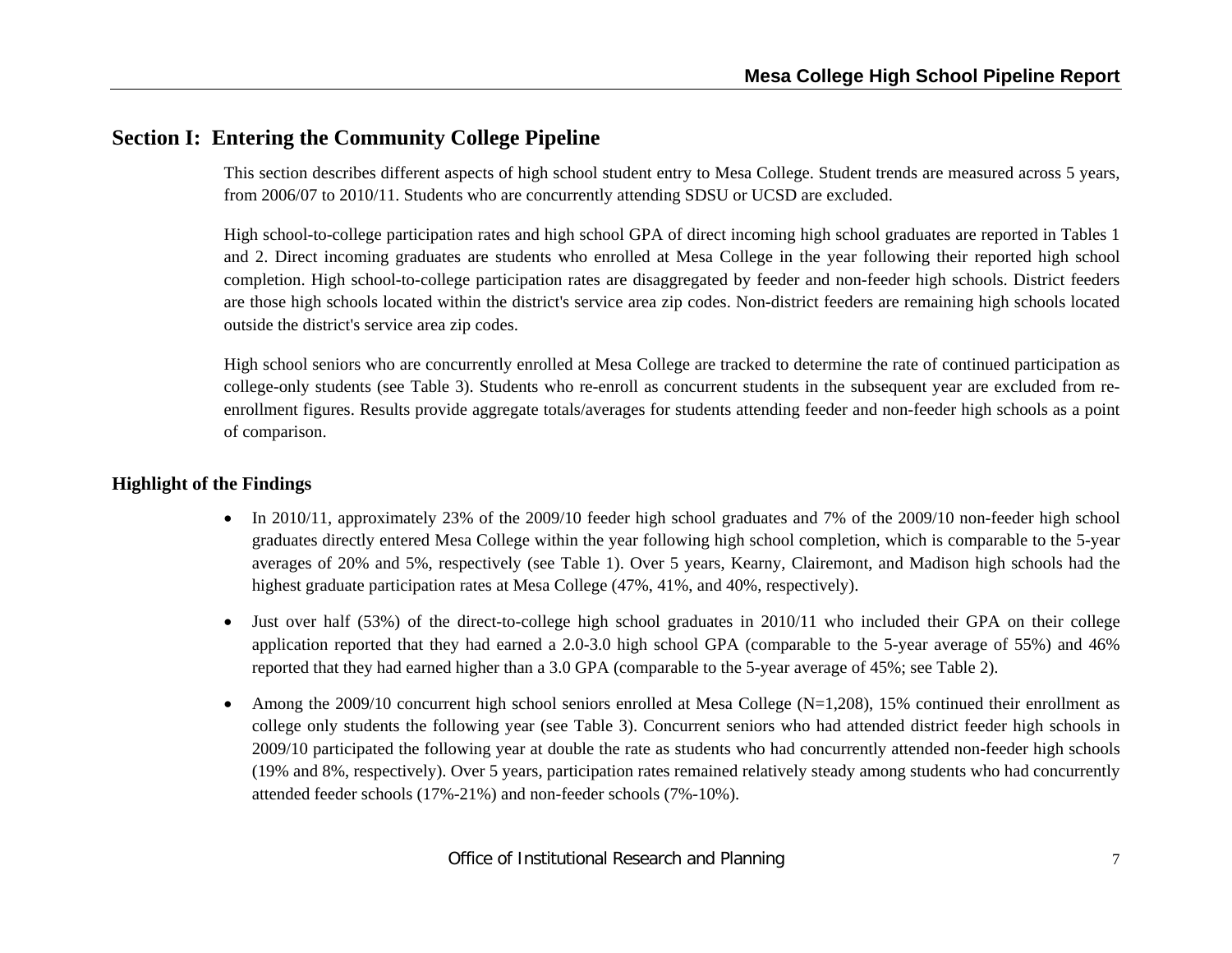## **Participation Rates of Direct to College High School Graduates**

|                 |                          |       |                |          |       |                |          |       |     |          |       |                |       |       |                |     | 05/06- | 06/07-        | $5-Yr$ |
|-----------------|--------------------------|-------|----------------|----------|-------|----------------|----------|-------|-----|----------|-------|----------------|-------|-------|----------------|-----|--------|---------------|--------|
|                 |                          | 05/06 |                | 06/07    | 06/07 |                | 07/08    | 07/08 |     | 08/09    | 08/09 |                | 09/10 | 09/10 | 10/11          |     | 09/10  | 10/11         | Avg    |
|                 |                          | Grads |                | Entrants | Grads |                | Entrants | Grads |     | Entrants | Grads | Entrants       |       | Grads | Entrants       |     | Grads  | Entrant       | Entry  |
|                 |                          | N     | N              | $\%$     | N     | $\mathsf{N}$   | %        | N     | N   | %        | N     | N              | %     | N     | N              | %   |        | 5-Yr % Change | %      |
|                 | Clairemont**             | 226   | 97             | 43%      | 249   | 99             | 40%      | 232   | 86  | 37%      | 243   | 104            | 43%   | 250   | 104            | 42% | 11%    | 7%            | 41%    |
|                 | Crawford*                | 213   | 30             | 14%      | 217   | 24             | 11%      | 208   | 27  | 13%      | 220   | 30             | 14%   | 236   | 56             | 24% | 11%    | 87%           | 15%    |
|                 | Hoover*                  | 276   | 37             | 13%      | 285   | 31             | 11%      | 273   | 21  | 8%       | 343   | 48             | 14%   | 322   | 63             | 20% | 17%    | 70%           | 13%    |
|                 | Kearny**                 | 251   | 117            | 47%      | 264   | 121            | 46%      | 302   | 140 | 46%      | 292   | 141            | 48%   | 331   | 151            | 46% | 32%    | 29%           | 47%    |
|                 | Lincoln*                 | 0     | 0              |          | 0     | 0              |          | 200   | 10  | 5%       | 251   | 23             | 9%    | 354   | 46             | 13% |        |               | 10%    |
|                 | Madison**                | 247   | 90             | 36%      | 239   | 88             | 37%      | 229   | 110 | 48%      | 199   | 69             | 35%   | 224   | 99             | 44% | $-9%$  | 10%           | 40%    |
| <b>Schools</b>  | Mira Mesa***             | 510   | 66             | 13%      | 519   | 81             | 16%      | 505   | 74  | 15%      | 504   | 106            | 21%   | 598   | 144            | 24% | 17%    | 118%          | 18%    |
|                 | Mission Bay**            | 249   | 55             | 22%      | 261   | 81             | 31%      | 287   | 66  | 23%      | 310   | 64             | 21%   | 267   | 75             | 28% | 7%     | 36%           | 25%    |
|                 | Morse*                   | 548   | 50             | 9%       | 453   | 18             | 4%       | 446   | 16  | 4%       | 447   | 18             | 4%    | 442   | 44             | 10% | $-19%$ | $-12%$        | 6%     |
|                 | Patrick Henry**          | 443   | 29             | 7%       | 444   | 45             | 10%      | 447   | 46  | 10%      | 447   | 47             | 11%   | 471   | 59             | 13% | 6%     | 103%          | 10%    |
| Feeder High     | Point Loma**             | 326   | 75             | 23%      | 309   | 83             | 27%      | 400   | 103 | 26%      | 369   | 92             | 25%   | 402   | 110            | 27% | 23%    | 47%           | 26%    |
|                 | San Diego High*          | 382   | 39             | 10%      | 411   | 28             | 7%       | 386   | 29  | 8%       | 393   | 21             | 5%    | 452   | 59             | 13% | 18%    | 51%           | 9%     |
|                 | San Diego SCPA*          | 179   | 17             | 9%       | 174   | 17             | 10%      | 161   | 20  | 12%      | 179   | 21             | 12%   | 169   | 22             | 13% | $-6%$  | 29%           | 11%    |
|                 | Scripps Ranch***         | 483   | 63             | 13%      | 483   | 65             | 13%      | 479   | 66  | 14%      | 476   | 80             | 17%   | 494   | 95             | 19% | 2%     | 51%           | 15%    |
|                 | Serra***                 | 329   | 77             | 23%      | 360   | 76             | 21%      | 395   | 90  | 23%      | 417   | 112            | 27%   | 397   | 85             | 21% | 21%    | 10%           | 23%    |
|                 | University City***       | 395   | 101            | 26%      | 387   | 81             | 21%      | 418   | 93  | 22%      | 378   | 100            | 26%   | 401   | 98             | 24% | 2%     | $-3%$         | 24%    |
|                 | <b>Feeder Total</b>      | 5,057 | 943            | 19%      | 5,055 | 938            | 19%      | 5,368 | 997 | 19%      | 5,468 | 1,076          | 20%   | 5,810 | 1,310          | 23% | 15%    | 39%           | 20%    |
|                 | Abraxas                  | 77    | $\overline{6}$ | 8%       | 139   | $\overline{5}$ | 4%       | 151   | 9   | 6%       | 109   | 17             | 6%    | 147   | $\overline{7}$ | 5%  | 91%    | 17%           | 5%     |
|                 | <b>Bonita Vista</b>      | 610   | 26             | 4%       | 544   | 17             | 3%       | 531   | 15  | 3%       | 549   | 14             | 3%    | 536   | 23             | 4%  | $-12%$ | $-12%$        | 3%     |
| <b>Schools</b>  | <b>Castle Park</b>       | 394   | $\overline{3}$ | 1%       | 377   | $\mathbf{3}$   | 1%       | 395   | 5   | 1%       | 366   | $\overline{3}$ | 1%    | 352   | 23             | 7%  | $-11%$ | 667%          | 2%     |
|                 | <b>Charter School SD</b> | 306   | $\overline{0}$ | 0%       | 297   | 10             | 3%       | 339   | 94  | 28%      | 341   | 82             | 24%   | 436   | 87             | 20% | 42%    |               | 16%    |
|                 | <b>Chula Vista</b>       | 462   | 19             | 4%       | 519   | $\bf{8}$       | 2%       | 542   | 13  | 2%       | 574   | 16             | 3%    | 567   | 53             | 9%  | 23%    | 179%          | 4%     |
|                 | Coronado                 | 218   | 26             | 12%      | 247   | 18             | 7%       | 226   | 15  | 7%       | 254   | 29             | 11%   | 261   | 35             | 13% | 20%    | 35%           | 10%    |
|                 | Grossmont                | 401   | 6              | 1%       | 467   | 7              | 1%       | 465   | 4   | 1%       | 451   | 9              | 2%    | 518   | 13             | 3%  | 29%    | 117%          | 2%     |
|                 | <b>Helix</b>             | 413   | 11             | 3%       | 460   | 17             | 4%       | 440   | 15  | 3%       | 458   | 20             | 4%    | 436   | 18             | 4%  | 6%     | 64%           | 4%     |
| Non-Feeder High | Hilltop                  | 431   | 14             | 3%       | 462   | 7              | 2%       | 477   | 11  | 2%       | 471   | 8              | 2%    | 546   | 25             | 5%  | 27%    | 79%           | 3%     |
|                 | La Jolla                 | 371   | 73             | 20%      | 358   | 78             | 22%      | 358   | 67  | 19%      | 384   | 73             | 19%   | 338   | 68             | 20% | $-9%$  | $-7%$         | 20%    |
|                 | <b>Mar Vista</b>         | 421   | 9              | 2%       | 430   | $\overline{7}$ | 2%       | 474   | 10  | 2%       | 506   | 3              | 1%    | 399   | 20             | 5%  | $-5%$  | 122%          | 2%     |

Table 1. Headcount of and participation rates of high school graduates who directly enroll at Mesa College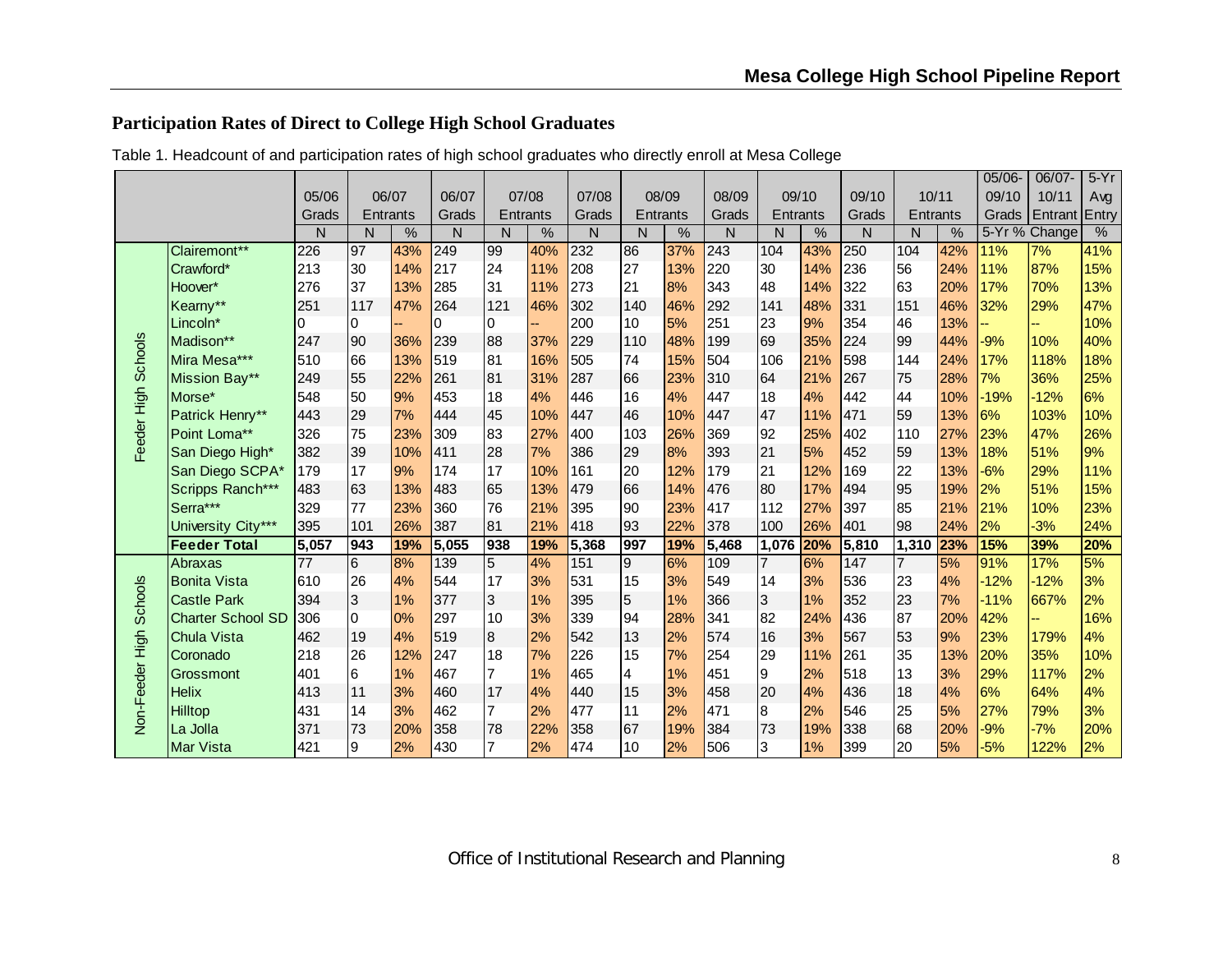Table 1 continued,

|                             |                         |       |          |       |                |              |     |                          |                |       |        |          |       |        |          |               | $05/06 -$ | 06/07         | $5-Yr$        |
|-----------------------------|-------------------------|-------|----------|-------|----------------|--------------|-----|--------------------------|----------------|-------|--------|----------|-------|--------|----------|---------------|-----------|---------------|---------------|
|                             |                         | 05/06 |          | 06/07 | 06/07          | 07/08        |     | 07/08                    |                | 08/09 | 08/09  |          | 09/10 | 09/10  |          | 10/11         | 09/10     | 10/11         | Avg           |
|                             |                         | Grads | Entrants |       | Grads          | Entrants     |     | Grads                    | Entrants       |       | Grads  | Entrants |       | Grads  | Entrants |               | Grads     | Entrant Entry |               |
|                             |                         | N     | N        | %     | N              | N            | %   | N                        | N              | %     | N      | N        | %     | N      | N        | $\frac{0}{0}$ |           | 5-Yr % Change | $\frac{9}{6}$ |
|                             | <b>Mark Twain</b>       | 96    | 12       | 13%   | 44             | 20           | 45% | 61                       | 24             | 39%   | 207    | 30       | 14%   | 208    | 17       | 8%            | 117%      | 42%           | 17%           |
|                             | Montgomery              | 402   | 4        | 1%    | 405            | 11           | 3%  | 431                      | $\overline{2}$ | 0%    | 410    | 16       | 4%    | 366    | 13       | 4%            | $-9%$     | 225%          | 2%            |
| cont.                       | <b>Mount Miguel</b>     | 326   |          | 2%    | 307            | 6            | 2%  | 319                      | $\overline{7}$ | 2%    | 296    | 6        | 2%    | 365    | 10       | 3%            | 12%       | 43%           | 2%            |
|                             | Mt. Carmel              | 429   | 42       | 10%   | 537            | 60           | 11% | 495                      | 50             | 10%   | 527    | 68       | 13%   | 564    | 68       | 12%           | 31%       | 62%           | 11%           |
|                             | Poway                   | 636   | 33       | 5%    | 666            | 37           | 6%  | 700                      | 43             | 6%    | 597    | 30       | 5%    | 633    | 52       | 8%            | 0%        | 58%           | 6%            |
|                             | Ramona                  | 375   | 8        | 2%    | 365            | 11           | 3%  | 389                      | 15             | 4%    | 414    | 12       | 3%    | 398    | l8       | 2%            | 6%        | 0%            | 3%            |
|                             | Rancho Bernardo         | 690   | 44       | 6%    | 646            | 39           | 6%  | 686                      | 44             | 6%    | 643    | 48       | 7%    | 665    | 56       | 8%            | $-4%$     | 27%           | 7%            |
| Non-Feeder High Schools     | San Ysidro              | 328   | 0        | 0%    | 427            | 0            | 0%  | 464                      |                | 0%    | 495    | 4        | 1%    | 399    | 17       | 4%            | 22%       |               | 1%            |
|                             | Southwest               | 342   |          | 2%    | 383            | $\mathbf{1}$ | 0%  | 429                      | $\overline{9}$ | 2%    | 395    | 3        | $1\%$ | 347    | 13       | 4%            | 1%        | 86%           | 2%            |
|                             | Sweetwater              | 502   | 10       | 2%    | 560            | 10           | 2%  | 598                      | 12             | 2%    | 626    | 26       | 4%    | 543    | 50       | 9%            | 8%        | 400%          | 4%            |
|                             | <b>Torrey Pines</b>     | 784   | 32       | 4%    | 882            | 21           | 2%  | 620                      | 22             | 4%    | 647    | 18       | 3%    | 610    | 26       | 4%            | $-22%$    | $-19%$        | 3%            |
|                             | <b>West Hills</b>       | 446   |          | 2%    | 505            | 12           | 2%  | 488                      | 8              | 2%    | 475    | Ι9       | 2%    | 485    | 13       | 3%            | 9%        | 86%           | 2%            |
|                             | Westview                | 526   | 40       | 8%    | 534            | 41           | 8%  | 533                      | 39             | 7%    | 576    | 58       | 10%   | 592    | 58       | 10%           | 13%       | 45%           | 9%            |
|                             | <b>Non-Feeder Total</b> | 9,986 | 439      | 4%    | 10,561         | 446          | 4%  | 10,611                   | 534            | 5%    | 10,771 | 592      | 5%    | 10,711 | 773      | 7%            | 7%        | 76%           | 5%            |
|                             | <b>Foreign School</b>   |       | 65       |       | $-$            | 59           |     |                          | 50             |       |        | 65       |       |        | 73       |               |           | 12%           |               |
| High<br>Non-<br>$rac{8}{5}$ | Other                   |       | 501      |       |                | 471          |     |                          | 485            |       |        | 478      |       |        | 645      |               |           | 29%           |               |
|                             | Out of State            |       | 160      |       | --             | 142          |     |                          | 155            |       | --     | 155      |       | --     | 125      |               |           | $-22%$        |               |
| eeder<br><b>Other</b>       | San Diego County        | --    | 44       |       | --             | 61           |     | $\overline{\phantom{a}}$ | 45             |       | --     | 39       |       | --     | 75       |               |           | 70%           |               |
| Ιī                          | <b>Other Total</b>      | --    | 770      |       | $\overline{a}$ | 733          |     | $\overline{\phantom{a}}$ | 735            |       | --     | 737      |       | --     | 918      |               |           | 19%           | --            |
| <b>Total</b>                |                         |       | 2,152    |       | --             | $2,117$ –    |     |                          | $2,266$ -      |       | Ξ.     | 2,405    |       |        | 3,001    |               |           | 39%           |               |

Source: High School Data - California Department of Education (CDE) and Entrant Data - SDCCD Information System

Note 1: Students are unduplicated within each year.

Note 2: SDSU, UCSD, tutoring, and cancelled classes are excluded from student enrollments. Students with no/unreported high school are excluded.

Note 3: Schools with fewer than 20 SDCCD Direct Entrants enrolled in all 5 years and schools, such as Garfield\*, with no/unreported/invalid CDE data are indicated as 'Other'.

\*City College Feeder School \*\*Mesa College Feeder School \*\*\*Miramar College Feeder School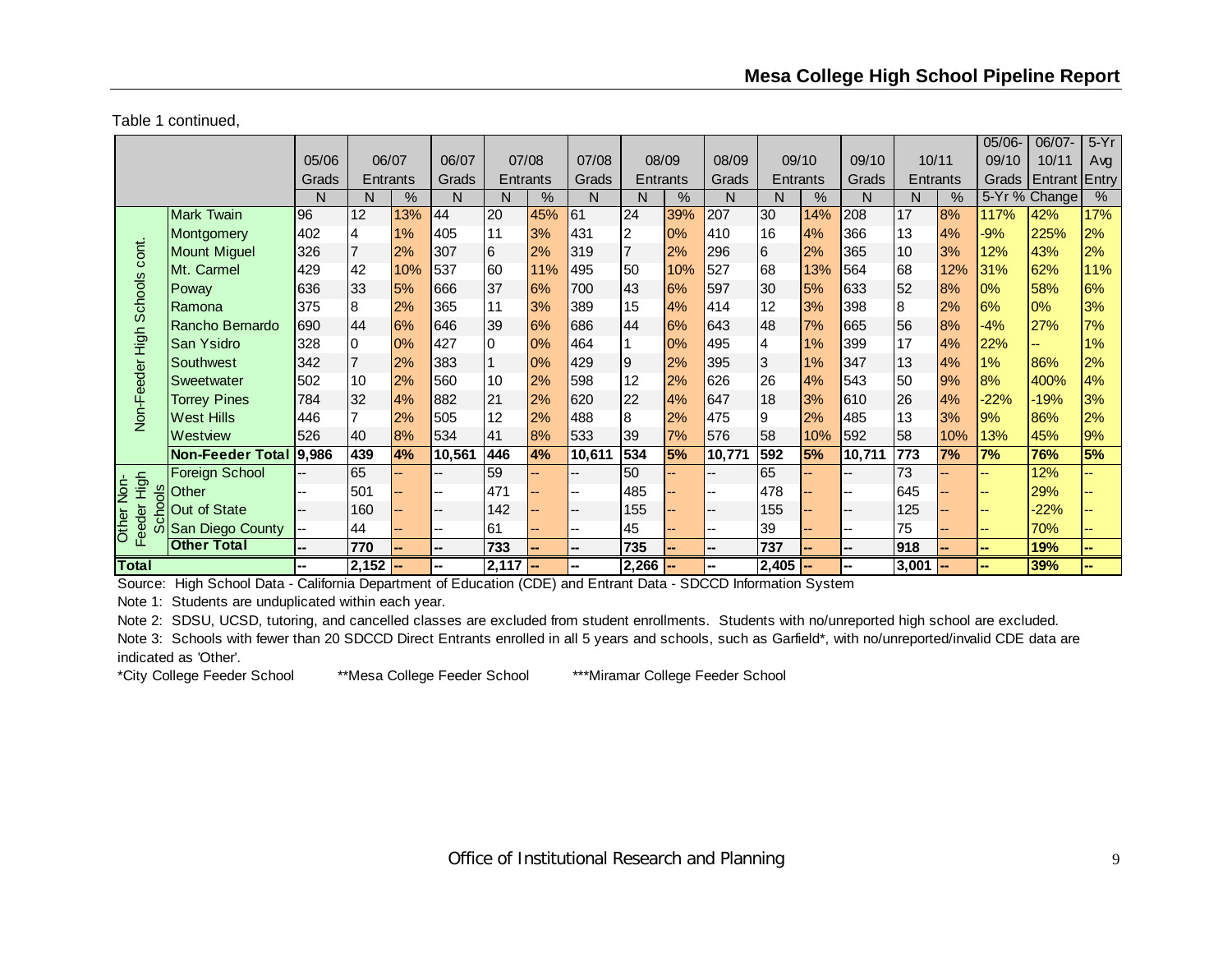#### **High School GPA of Direct to College High School Graduates**

|                                   | 06/07    | 07/08           | 08/09    | 09/10           | 10/11    | Total/5-Yr | 5-Yr%  |
|-----------------------------------|----------|-----------------|----------|-----------------|----------|------------|--------|
|                                   | Entrants | <b>Entrants</b> | Entrants | <b>Entrants</b> | Entrants | Avg        | Change |
| $0.0 - 1.5$                       | $0\%$    | $0\%$           | 0%       | $0\%$           | 0%       | $0\%$      | 200%   |
| $1.6 - 1.9$                       | $1\%$    | 1%              | 2%       | 1%              | 1%       | 1%         | 8%     |
| $2.0 - 2.5$                       | 20%      | 24%             | 20%      | 21%             | 19%      | 21%        | 30%    |
| $2.6 - 3.0$                       | 34%      | 33%             | 34%      | 33%             | 34%      | 34%        | 39%    |
| $3.1 - 3.5$                       | 27%      | 29%             | 28%      | 28%             | 30%      | 29%        | 54%    |
| <b>Over 3.5</b>                   | 18%      | 14%             | 16%      | 17%             | 16%      | 16%        | 25%    |
| <b>Total</b>                      | 100%     | 100%            | 100%     | 100%            | 100%     | 100%       | 39%    |
| Total N of GPA-Reporting Students | 1,961    | 1,915           | 2,023    | 2,193           | 2,717    | 10,809     | 39%    |
|                                   |          |                 |          |                 |          |            |        |
| <b>Total N of All Students</b>    | 2,152    | 2,117           | 2,266    | 2,405           | 3,001    | 11,941     | 39%    |

Table 2. High School GPA of high school graduates who directly enroll at Mesa College

Source: SDCCD Information System

Note 1: High School GPA is self-reported on students' college applications. On average, across 5-years 9% of students did not report their GPA.

#### **Participation Rates of Concurrent Students**

Table 3. Percentage of concurrent seniors who re-enroll the subsequent year as college-only students

|               | 05/06                                                                                                  |     |         | 06/07          |     |             | 07/08       |              |               | 08/09           |            |               | 09/10         |       |            | $5-Yr$   |                     |     |
|---------------|--------------------------------------------------------------------------------------------------------|-----|---------|----------------|-----|-------------|-------------|--------------|---------------|-----------------|------------|---------------|---------------|-------|------------|----------|---------------------|-----|
|               | <b>Seniors</b>                                                                                         |     | 06/07   | <b>Seniors</b> |     | 07/08       | Seniors     |              | 08/09         | Seniors         |            | 09/10         | Seniors I     | 10/11 |            | % Change | $5-Yr$              |     |
|               | (Concur) Re-Enroll   (Concur) Re-Enroll   (Concur) Re-Enroll   (Concur) Re-Enroll   (Concur) Re-Enroll |     |         |                |     |             |             |              |               |                 |            |               |               |       |            | Seniors  | % Change 5-Yr Avg   |     |
|               |                                                                                                        |     | $\%$    |                | N   | $\%$        |             | <sup>N</sup> | $\frac{9}{6}$ | N               | N          | $\frac{9}{6}$ | N             | N     | $\%$       | (Concur) | Re-Enroll Re-Enroll |     |
| <b>Feeder</b> | 763                                                                                                    | 141 | 18% 811 |                |     | 136 17% 866 |             |              | 164 19% 854   |                 |            | 178 21% 747   |               | 144   | $19\%$ -2% |          | $2\%$               | 19% |
| Non-Feeder    | 184                                                                                                    | 16  | 9%      | $ 323\rangle$  | 33  | 10% 500     |             | 133          | 7%            | 537             | 35         | 7%            | 461           | 135   | 8%         | 1151%    | 119%                | 8%  |
| Total         | 947                                                                                                    | 157 |         | $ 17\% 1,134$  | 169 |             | $15%$ 1,366 | 197          |               | $14\%$ $ 1,391$ | <b>213</b> |               | $15%$ $1,208$ | 179   | 15% 28%    |          | 14%                 | 15% |

Source: SDCCD Information System

Note 1: The concurrent student cohort comprises self-reported seniors. Re-enrollment counts exclude students who continue as concurrent students.

Note 2: Students are unduplicated within each year. SDSU, UCSD, tutoring, and cancelled classes are excluded from student enrollments.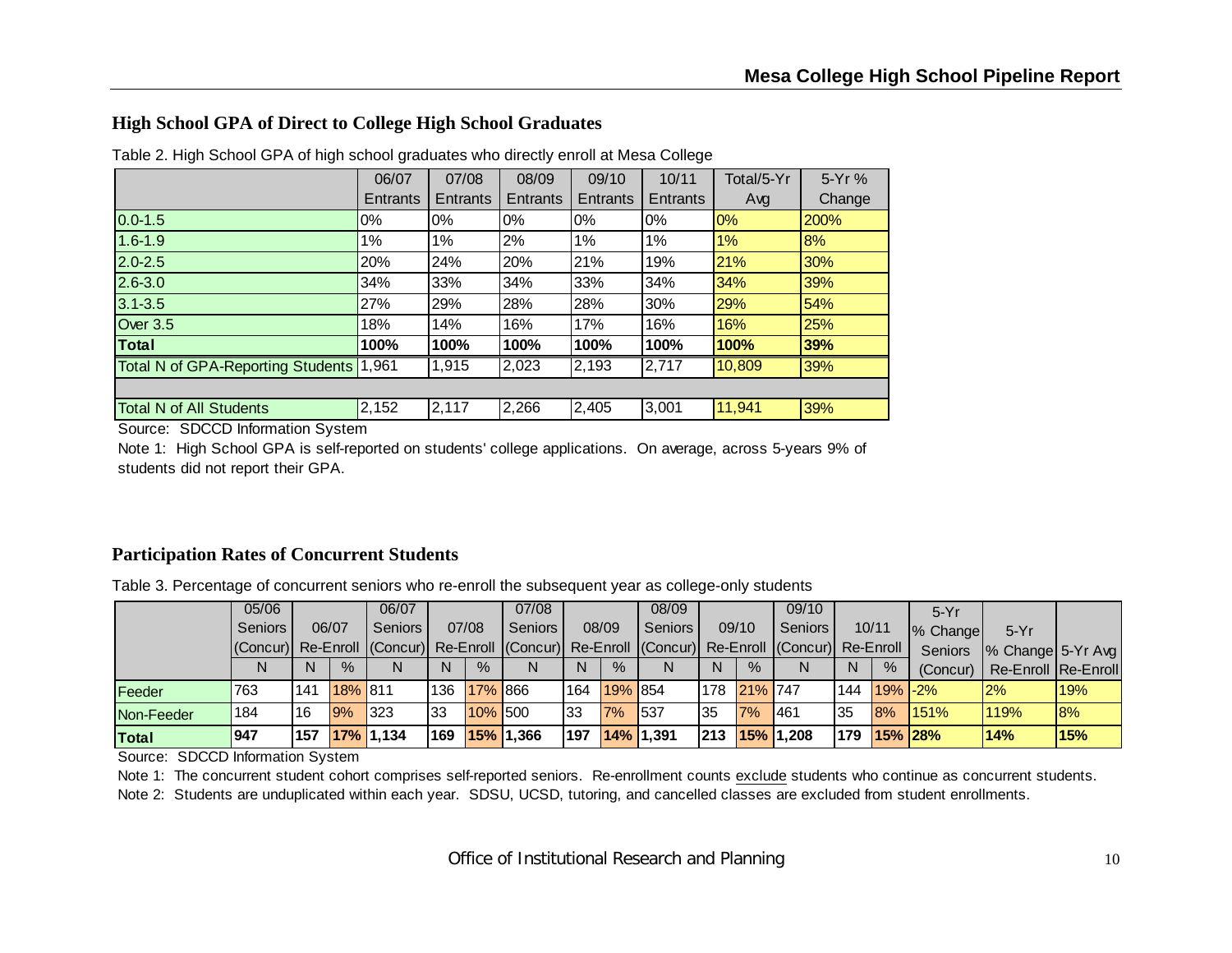# **Section II: Student Characteristics and Enrollments**

This section describes different student characteristics and enrollment patterns among first-time to college high school graduates. Unless otherwise noted, student trends are measured over 5 years, from 2006/07 to 2010/11.

Headcount, gender, ethnicity, first generation to college, and student educational goals of the **first-time to college high school graduates** are measured (see Table 4). Note that the count of students is an unduplicated headcount. The number of units attempted (in rows) by the number of units earned (in columns) across 5 years are displayed among first-time to college high school graduates in Table 5. The longitudinal annual persistence of the Fall 2005 to Fall 2009 cohorts of first-time to college high school graduates are displayed in Table 6.

#### **Highlight of the Findings**

- Twenty-seven percent of the 2010/11 first-time to college high school graduates reported that they were the first generation of college-going students in their family (see Table 4). This is comparable to the 5-year average of 25%. Furthermore, the percentage of these first generation to college students increased by 55% from 2006/07 to 2010/11.
- In terms of ethnic composition, in 2010/11, first-time to college high school graduates were 38% Latino, 31% White, 10% Asian/Pacific Islander, 8% African American, 7% Other ethnicity, 4% Filipino, and less than 1% were American Indian (see Table 4). The proportion of Latino students in 2010/11 (38%) is higher than the 5-year average (28%), and the percentage of White students in 2010/11 (31%) is lower than the 5-year average (38%).
- In 2010/11, over half of the first-time to college high school graduates cited transfer, either with or without their AA/AS, as their educational goal (53%; comparable to the 5-year average of 52%; see Table 4).
- e In 2010/11, the first-time to college high school graduates attempted and earned their total units enrolled at the highest rate among those who enrolled in the 0.1-2.9 unit range (73%; comparable to the 5-year average of 76%), followed by students enrolled in the 3.0-5.9 unit range (66%; higher than the 5-year average of 61%; see Table 5). The least proportion of students who attempted and earned their total units enrolled were those in the 9.0-11.9 unit range (42%; higher than the 5-year average of 38%).
- 0 Nearly three out of four first-time to college high school graduates at Mesa College persisted from the Fall 2009 term to the following spring term and over half (53%) annually persisted to a second fall term, which is higher than the 5-year average term-to-term (71%) and annual (49%) persistence of first-time to college graduates (see Table 6).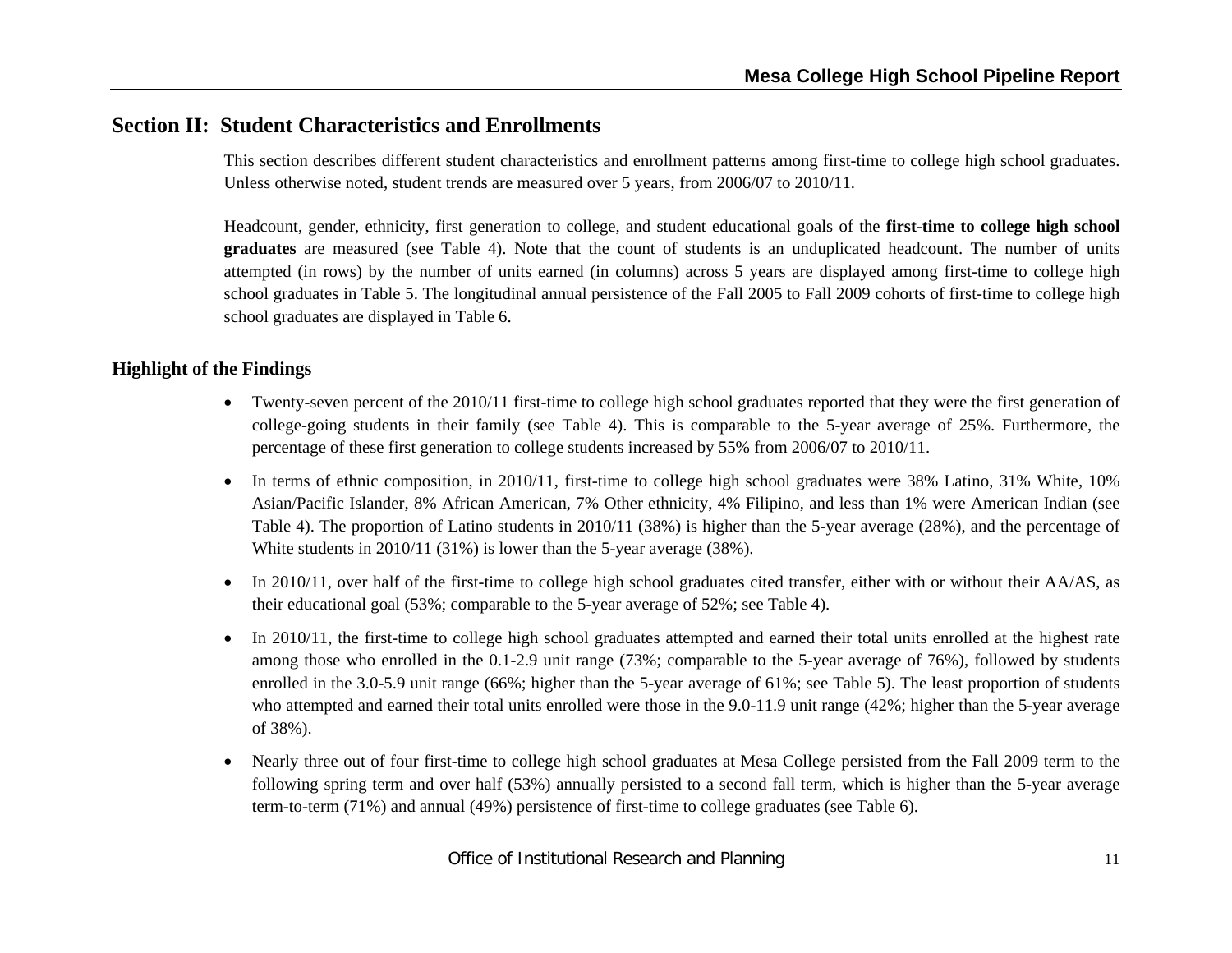#### **Student Profile**

|                                       | 2006/07 | 2007/08          | 2008/09                 | 2009/10          | 2010/11              | Total/5-Yr Avg | % Change |
|---------------------------------------|---------|------------------|-------------------------|------------------|----------------------|----------------|----------|
| <b>Total N of Students</b>            | 1,898   | 1,896            | 1,899                   | 1,991            | $\overline{2}$ , 491 | 10,175         | 31%      |
|                                       |         |                  | Gender                  |                  |                      |                |          |
| Female                                | 46%     | 44%              | 48%                     | 47%              | 48%                  | 47%            | 38%      |
| Male                                  | 54%     | 56%              | 52%                     | 53%              | 51%                  | 53%            | 26%      |
| <b>Unreported</b>                     | 0%      | 0%               | 0%                      | 0%               | 0%                   | 0%             |          |
|                                       |         |                  | Ethnicity               |                  |                      |                |          |
| <b>African American</b>               | 8%      | $\frac{8}{6}$    | 7%                      | 9%               | 8%                   | 8%             | 24%      |
| American Indian                       | 1%      | 1%               | 1%                      | 1%               | 0%                   | 1%             | $-21%$   |
| Asian/Pacific Islander                | 13%     | 13%              | 11%                     | 13%              | 10%                  | 12%            | $-1%$    |
| Filipino                              | 4%      | 3%               | 5%                      | 4%               | 4%                   | 4%             | 12%      |
| Latino                                | 22%     | 24%              | 25%                     | 28%              | 38%                  | 28%            | 123%     |
| White                                 | 40%     | 41%              | 41%                     | 36%              | 31%                  | 38%            | 2%       |
| Other                                 | 3%      | $\overline{3\%}$ | $\overline{3\%}$        | 5%               | 7%                   | 4%             | 224%     |
| <b>Unreported</b>                     | 8%      | 7%               | 7%                      | 5%               | 1%                   | 5%             | $-77%$   |
|                                       |         |                  | <b>First Generation</b> |                  |                      |                |          |
| <b>First Generation</b>               | 23%     | 25%              | 25%                     | 25%              | 27%                  | 25%            | 55%      |
| <b>Not First Generation</b>           | 77%     | 75%              | 75%                     | 75%              | 73%                  | 75%            | 24%      |
| Unreported                            | $0\%$   | $0\%$            | $\overline{0\%}$        | $0\%$            | $0\%$                | $0\%$          |          |
|                                       |         |                  | <b>Educational Goal</b> |                  |                      |                |          |
| 4 Yr College Student                  | 0%      | 13%              | 14%                     | 13%              | 13%                  | 11%            |          |
| <b>AA/AS w/out Transfer</b>           | 4%      | $\overline{3\%}$ | $\overline{3\%}$        | 5%               | 5%                   | 4%             | 49%      |
| <b>BA/BS after Completing AA/AS</b>   | 46%     | 42%              | 40%                     | 41%              | 43%                  | 42%            | 22%      |
| <b>BA/BS w/out Completing AA/AS</b>   | 11%     | 10%              | 10%                     | 9%               | 10%                  | 10%            | 18%      |
| <b>Basic Skills Improvement</b>       | $1\%$   | 0%               | 0%                      | $\overline{0\%}$ | $0\%$                | 1%             | $-41%$   |
| Certificate/License Maintenance       | 1%      | 1%               | 1%                      | 1%               | 2%                   | 1%             | 71%      |
| <b>Current Job/Career Advancement</b> | $1\%$   | 1%               | 1%                      | $\overline{0\%}$ | 0%                   | 0%             | $-30%$   |
| <b>Educational Development</b>        | $1\%$   | 0%               | 1%                      | 1%               | 1%                   | 1%             | 69%      |
| <b>HS Diploma/GED Certificate</b>     | $1\%$   | $1\%$            | $1\%$                   | $1\%$            | $0\%$                | 1%             | $-17%$   |
| <b>New Career Preparation</b>         | 9%      | 8%               | 7%                      | 7%               | 8%                   | 8%             | 13%      |
| Non-Credit to Credit Transition       | 0%      | 0%               | 0%                      | 0%               | 0%                   | 0%             |          |
| Voc Cert/Degree w/out Transfer        | 1%      | 1%               | 1%                      | 1%               | 1%                   | 1%             | 50%      |
| <b>Undecided</b>                      | 25%     | 20%              | 21%                     | 20%              | 18%                  | 21%            | $-6%$    |
| Unreported                            | 0%      | 0%               | 0%                      | 0%               | 0%                   | 0%             |          |

Table 4. Headcount, gender, ethnicity, first generation to college, and educational goal

Source: SDCCD Information System

Note: A new ed goal classification was available to students on their application in 2007/08 that allowed for a college-university concurrent student classification. Therefore, a more concise average might be between the most recent four years: 07/08 and 10/11.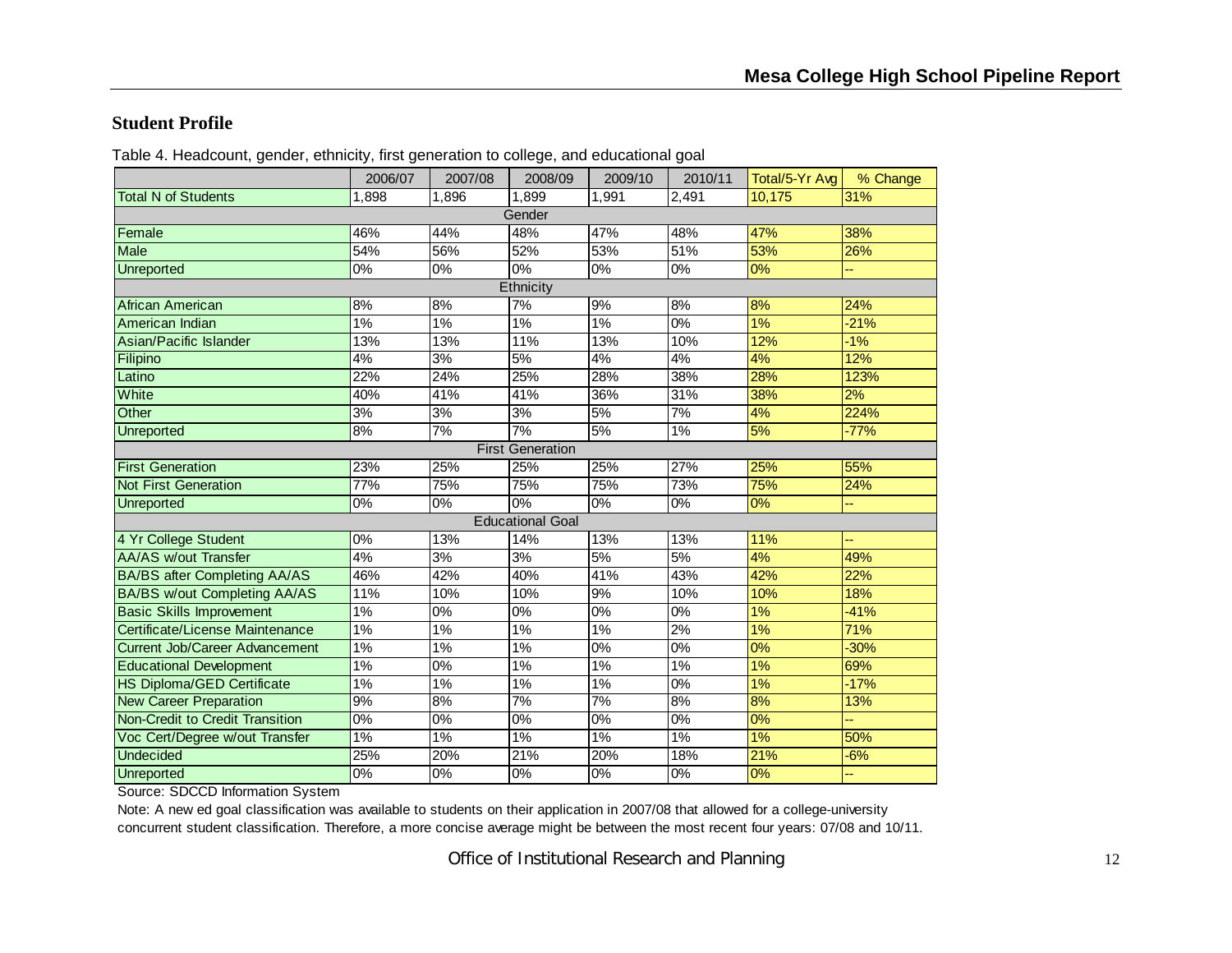# **Units Attempted/Earned**

| Table 5. Units attempted by units earned |  |
|------------------------------------------|--|
|------------------------------------------|--|

|                        |                      |                       |         | <b>Units Earned</b> |              |              |              |              |
|------------------------|----------------------|-----------------------|---------|---------------------|--------------|--------------|--------------|--------------|
|                        |                      |                       |         | $0.1 - 2.9$         | $3.0 - 5.9$  | $6.0 - 8.9$  | $9.0 - 11.9$ | $12.0 +$     |
|                        |                      |                       | 0 Units | <b>Units</b>        | <b>Units</b> | <b>Units</b> | <b>Units</b> | <b>Units</b> |
|                        |                      | 0.1 - 2.9 Units       | 18%     | 82%                 |              |              |              |              |
|                        |                      | 3.0 - 5.9 Units       | 41%     | 3%                  | 56%          |              |              |              |
|                        | 2006/07              | 6.0 - 8.9 Units       | 31%     | 1%                  | 21%          | 47%          |              |              |
|                        |                      | 9.0 - 11.9 Units      | 24%     | 2%                  | 15%          | 21%          | 38%          |              |
|                        |                      | $12.0 +$ Units        | 11%     | 1%                  | 9%           | 12%          | 19%          | 47%          |
|                        |                      | $0.1 - 2.9$ Units     | 19%     | 81%                 |              |              |              |              |
|                        |                      | $3.0 - 5.9$ Units     | 38%     | 2%                  | 60%          |              |              |              |
|                        | 2007/08              | 6.0 - 8.9 Units       | 32%     | 2%                  | 27%          | 38%          |              |              |
|                        |                      | 9.0 - 11.9 Units      | 21%     | 2%                  | 20%          | 24%          | 33%          |              |
|                        |                      | $12.0 +$ Units        | 9%      | $0\%$               | 8%           | 12%          | 22%          | 48%          |
| <b>Units Attempted</b> |                      | 0.1 - 2.9 Units       | 27%     | 73%                 |              |              |              |              |
|                        |                      | 3.0 - 5.9 Units       | 40%     | 4%                  | 56%          |              |              |              |
|                        | $\mathcal{B}$        | 6.0 - 8.9 Units       | 29%     | 2%                  | 24%          | 45%          |              |              |
|                        |                      | 9.0 - 11.9 Units      | 20%     | 3%                  | 21%          | 20%          | 37%          |              |
|                        |                      | $12.0 +$ Units        | 9%      | $1\%$               | 8%           | 11%          | 18%          | 53%          |
|                        |                      | $0.1 - 2.9$ Units     | 26%     | 74%                 |              |              |              |              |
|                        | $\frac{1}{\sqrt{2}}$ | 3.0 - 5.9 Units       | 35%     | 1%                  | 64%          |              |              |              |
|                        | 2009/                | 6.0 - 8.9 Units       | 29%     | 1%                  | 26%          | 44%          |              |              |
|                        |                      | 9.0 - 11.9 Units      | 17%     | 2%                  | 13%          | 26%          | 41%          |              |
|                        |                      | $12.0 +$ Units        | 10%     | $1\%$               | 8%           | 12%          | 18%          | 51%          |
|                        |                      | 0.1 - 2.9 Units       | 27%     | 73%                 |              |              |              |              |
|                        |                      | 3.0 - 5.9 Units       | 32%     | 3%                  | 66%          |              |              |              |
|                        | 2010/                | 6.0 - 8.9 Units       | 27%     | 2%                  | 25%          | 46%          |              |              |
|                        |                      | 9.0 - 11.9 Units      | 16%     | $1\%$               | 19%          | 21%          | 42%          |              |
|                        |                      | $12.0 +$ Units        | 8%      | 1%                  | 7%           | 10%          | 20%          | 54%          |
|                        |                      | <b>5-Year Average</b> | --      | 76%                 | 61%          | 44%          | 38%          | 51%          |
|                        |                      | 5-Year % Change       | ш,      | 26%                 | 67%          | 33%          | 40%          | 45%          |

Source: SDCCD Information System

Note: Tutoring and non-graded courses were excluded. Percent change was based on counts.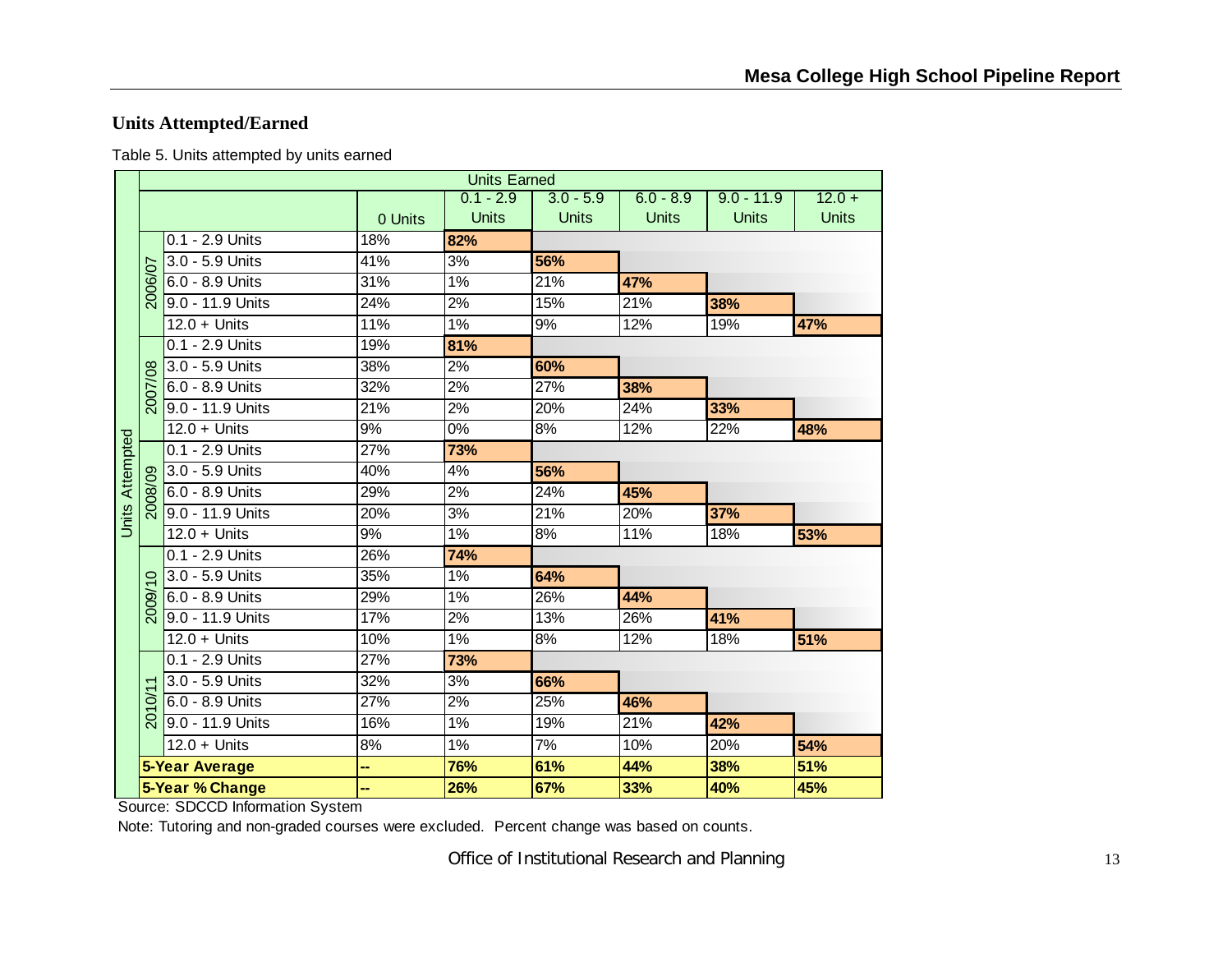#### **Persistence**

Table 6. Term and Annual persistence

| <b>First Fall Term</b> |       |       |     | Persisted to Spring Term   Persisted to 2nd Fall Term |     |  |
|------------------------|-------|-------|-----|-------------------------------------------------------|-----|--|
| 2005                   | 763   | 499   | 65% | 335                                                   | 44% |  |
| 2006                   | 1.178 | 825   | 70% | 576                                                   | 49% |  |
| 2007                   | 1,250 | 872   | 70% | 569                                                   | 46% |  |
| 2008                   | 1,243 | 905   | 73% | 634                                                   | 51% |  |
| 2009                   | 1,290 | 957   | 74% | 682                                                   | 53% |  |
| Total N / 5-yr Avg %   | 5.724 | 4,058 | 71% | 2,796                                                 | 49% |  |

Source: SDCCD Information System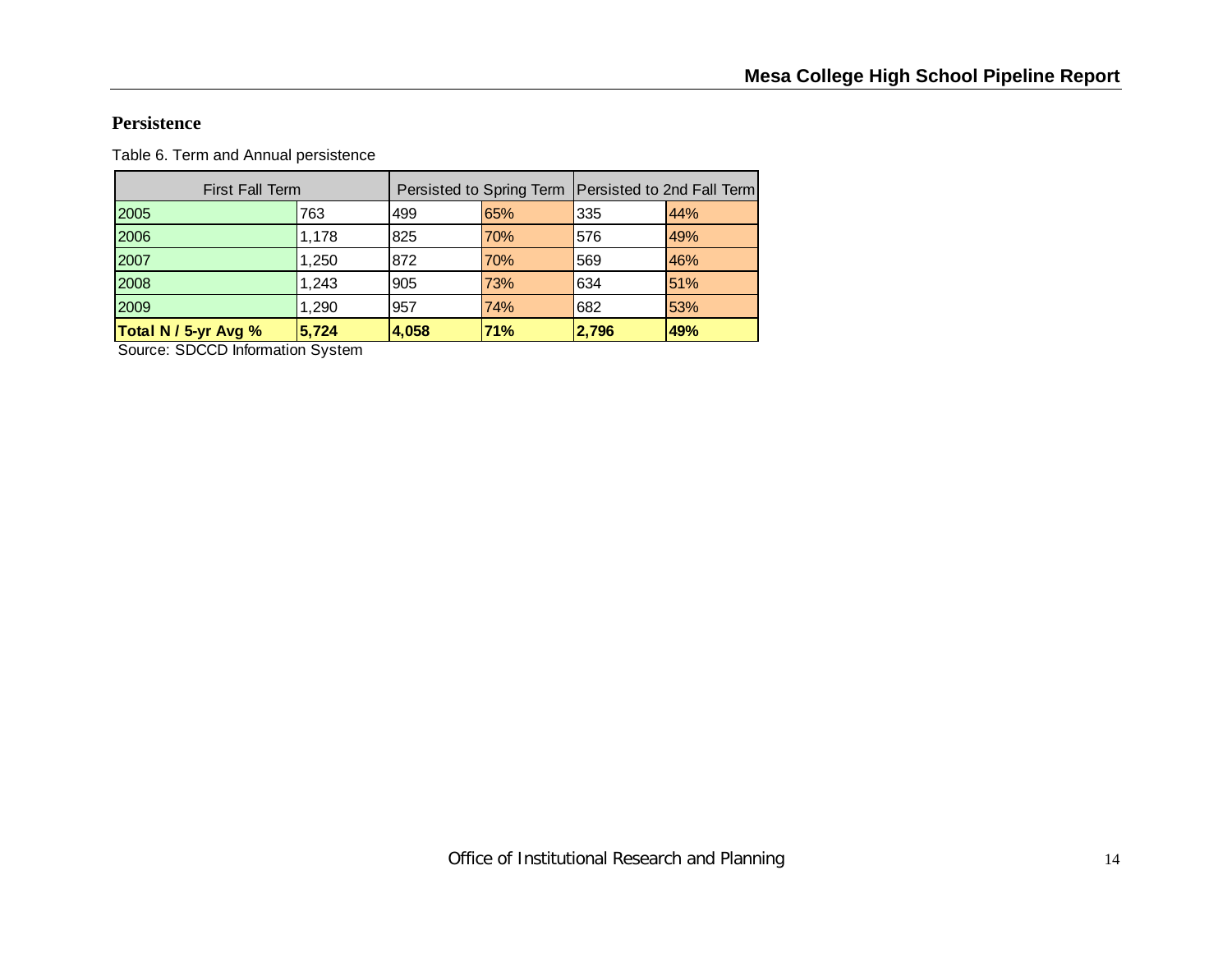# **Section III: College Placement of Incoming Students**

The assessment tests used in the San Diego Community College District help determine which levels of English and math courses would offer students the greatest opportunities for learning, academic challenge, and success. Students are encouraged to take the assessment tests as they matriculate in the college. This section summarizes which course levels (i.e., transfer level, Associate degree-level, basic skills, ESOL level 40, 30, etc.) **first-time to college high school graduates** qualified to enroll in for reading, writing, math, and ESOL courses based on their highest assessed score (see Tables 7-10).

Student placement trends are measured over 3 years, from 2008/09 to 2010/11 among students that applied to Mesa College (placement data are not tied to enrollment information). Note that changes were made within the English and math course sequences; however, **data are represented by current placement level categories**.

#### **Highlight of the Findings**

- A majority of the first-time to college high school graduates took the reading, writing, and math placement tests in 2010/11 (64%, 59%, and 65%; see Tables 7-9); however the percentages are lower than in previous years. The percentage decreases are likely a result of several changes that took place at Mesa in 2010/11, including:
	- 1) An alternative measures pilot allowed students to submit select standardized tests (e.g., SAT, ACT) as an alternative measure for assessment skill levels for several courses which resulted in a lowered demand for services
	- 2) Relocation to a smaller testing site with fewer testing stations and diminished hours of operation resulted in greater limitations placed on the capacity of the testing office to test
	- 3) Budgetary cuts resulted in the elimination of testing at the high schools
- 6 In 2010/11 52% of the first-time to college high school graduates who took the reading placement test placed at the transfer/Associate level and 38% placed at basic skills (comparable to the 3-year averages of 51% and 38%, respectively; see Table 7). However, the majority of first-time to college high school graduates who took the writing placement test placed at basic skills (65%; comparable to the 3-year average of 63%; see Table 8).
- $\bullet$  The majority of first-time to college high school graduates who took the math placement test in 2010/11 placed at basic skills (64%; comparable to the 3-year average of 63%; see Table 9).
- $\bullet$ In 2010/11, among first-time to college high school graduates who took the ESOL placement test, 56% placed two to three levels below English transfer level (ESOL levels 30 and 40), which is lower than the 3-year average of 60% (see Table 10).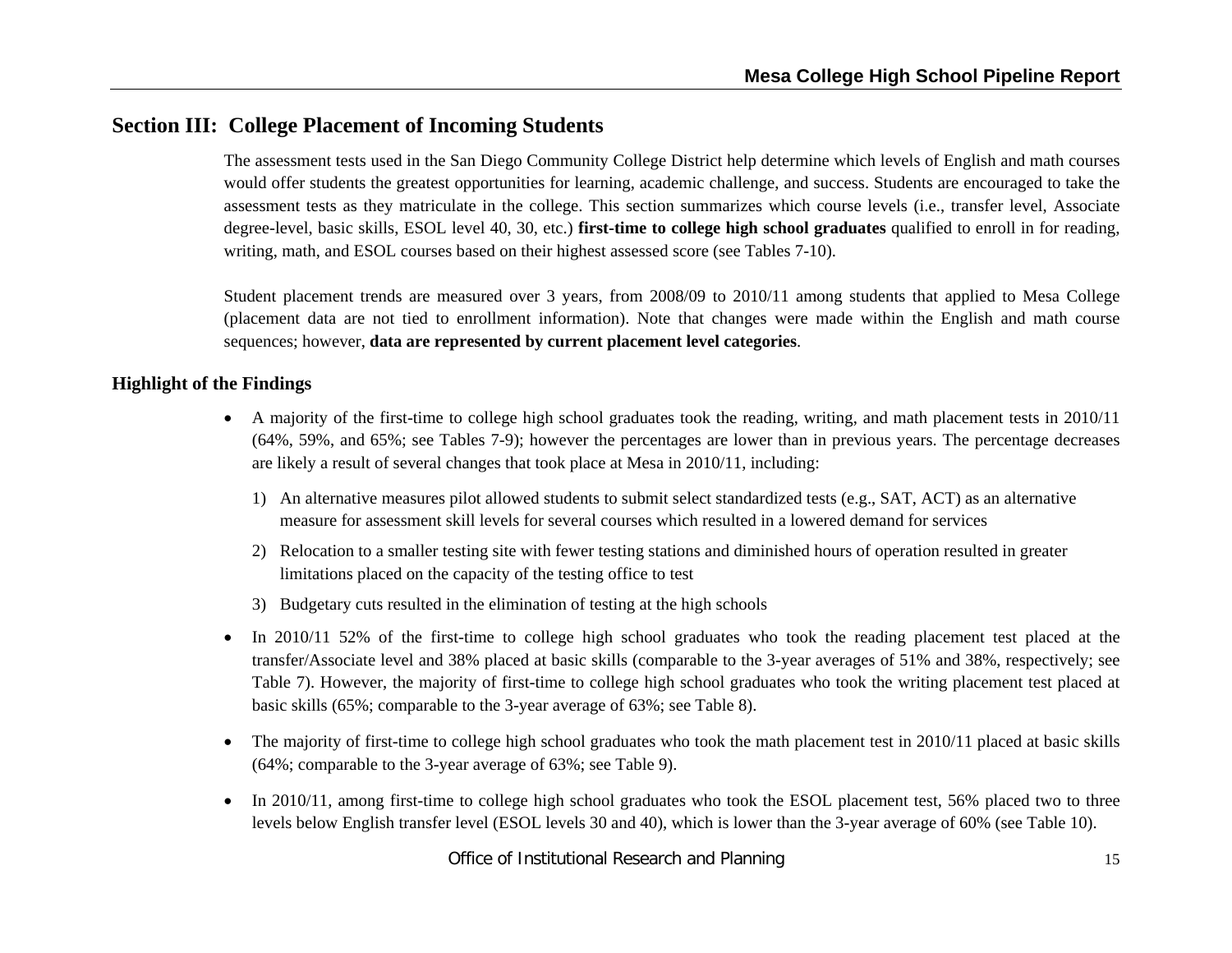# **Reading and Writing Placement**

#### Table 7. Reading placement

|                                         |                              |       | 2008/09 |       | 2009/10 |       | 2010/11 |                | 2008/09 - 2010/11 |          |
|-----------------------------------------|------------------------------|-------|---------|-------|---------|-------|---------|----------------|-------------------|----------|
|                                         |                              | N     | %       | N     | %       | N     | %       | <b>Total N</b> | 3-Yr Avg          | % Change |
|                                         | <b>Total Tested</b>          | 1,430 | 67%     | 1,506 | 71%     | .599  | 64%     | 4,535          | 67%               | 12%      |
| No-Test<br>Test/                        | No Placement                 | 713   | 33%     | 618   | 29%     | 911   | 36%     | 2,242          | 33%               | 28%      |
|                                         | <b>Total Students</b>        | 2,143 | 100%    | 2,124 | 100%    | 2,510 | 100%    | 6,777          | 100%              | 17%      |
|                                         |                              |       |         |       |         |       |         |                |                   |          |
| Who<br>৳<br>est                         | Transfer/Associate Level     | 1747  | 52%     | 742   | 49%     | 836   | 52%     | 2,325          | 51%               | 12%      |
|                                         | <b>Basic Skills</b>          | 541   | 38%     | 586   | 39%     | 601   | 38%     | 1,728          | 38%               | 11%      |
| σ                                       | <b>Need English Advising</b> | 103   | 7%      | 111   | 7%      | 120   | 8%      | 334            | 7%                | 17%      |
| Distribution<br><b>Students</b><br>Took | <b>Take ESOL Test</b>        | 39    | 3%      | 67    | 4%      | 42    | 3%      | 148            | 3%                | 8%       |
|                                         | <b>Total Tested</b>          | 1,430 | 100%    | 1,506 | 100%    | 1,599 | 100%    | 4,535          | 100%              | 12%      |

Source: SDCCD Information System

#### Table 8. Writing placement

|                                      |                                 | 2008/09 |      | 2009/10 |      |       | 2010/11 | 2008/09 - 2010/11 |          |          |
|--------------------------------------|---------------------------------|---------|------|---------|------|-------|---------|-------------------|----------|----------|
|                                      |                                 | N       | %    | N       | %    | N     | %       | <b>Total N</b>    | 3-Yr Avg | % Change |
|                                      | <b>Total Tested</b>             | 1,430   | 67%  | 1.506   | 71%  | 1,492 | 59%     | 4,428             | 65%      | 4%       |
| No-Test<br>Test/                     | No Placement                    | 713     | 33%  | 618     | 29%  | 1,018 | 41%     | 2,349             | 35%      | 43%      |
|                                      | <b>Total Students</b>           | 2,143   | 100% | 2,124   | 100% | 2,510 | 100%    | 6,777             | 100%     | 17%      |
| $\sigma$                             | <b>Transfer/Associate Level</b> | 378     | 26%  | 403     | 27%  | 371   | 25%     | 1,152             | 26%      | $-2%$    |
| <b>MW</b><br>Test                    | <b>Basic Skills</b>             | 909     | 64%  | 925     | 61%  | 968   | 65%     | 2,802             | 63%      | 6%       |
| Distribution<br><b>Students</b><br>σ | <b>Need English Advising</b>    | 104     | 7%   | 111     | 7%   | 116   | 8%      | 331               | 7%       | 12%      |
| Took                                 | Take ESOL Test                  | 39      | 3%   | 67      | 4%   | 37    | 2%      | 143               | 3%       | $-5%$    |
|                                      | <b>Total Tested</b>             | 1,430   | 100% | 1,506   | 100% | 1,492 | 100%    | 4,428             | 100%     | 4%       |

Source: SDCCD Information System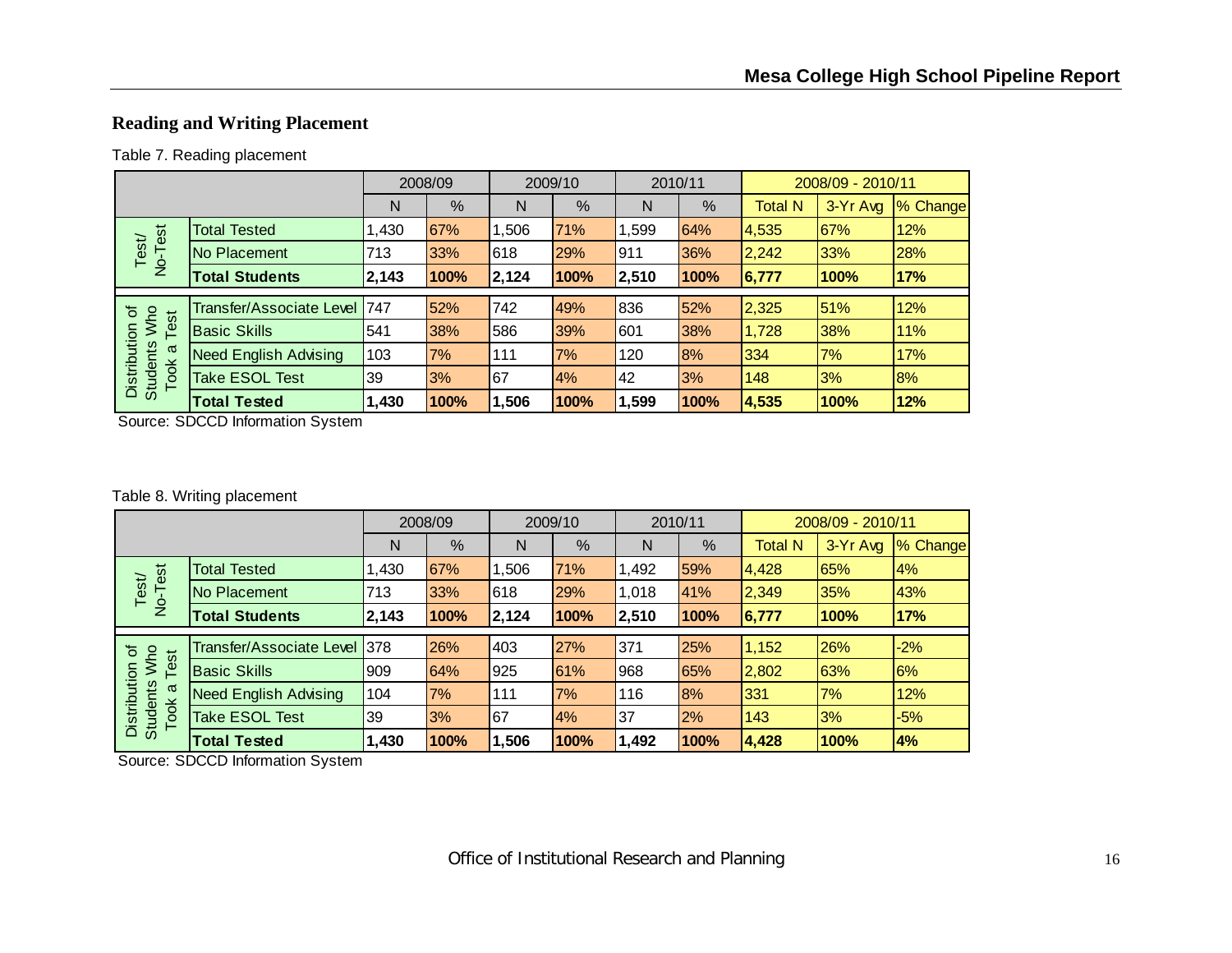#### **Math Placement**

Table 9. Math placement

|                                                |                        | 2008/09 |      | 2009/10 |      |       | 2010/11 | 2008/09 - 2010/11 |          |          |
|------------------------------------------------|------------------------|---------|------|---------|------|-------|---------|-------------------|----------|----------|
|                                                |                        | N       | %    | N       | %    | N     | %       | <b>Total N</b>    | 3-Yr Avg | % Change |
| est                                            | <b>Total Tested</b>    | ,443    | 67%  | 1,516   | 71%  | 1,624 | 65%     | 4,583             | 68%      | 13%      |
| Test/<br>$\overline{P}$                        | No Placement           | 700     | 33%  | 608     | 29%  | 886   | 35%     | 2,194             | 32%      | 27%      |
|                                                | <b>Total Students</b>  | 2,143   | 100% | 2,124   | 100% | 2,510 | 100%    | 6,777             | 100%     | 17%      |
|                                                |                        |         |      |         |      |       |         |                   |          |          |
| <b>MMO</b><br>৳<br>est                         | <b>Transfer Level</b>  | 252     | 17%  | 279     | 18%  | 346   | 21%     | 877               | 19%      | 37%      |
|                                                | <b>Associate Level</b> | 203     | 14%  | 206     | 14%  | 226   | 14%     | 635               | 14%      | 11%      |
| π                                              | <b>Basic Skills</b>    | 905     | 63%  | 937     | 62%  | 1,038 | 64%     | 2,880             | 63%      | 15%      |
| Distribution<br><b>Students</b><br><b>Took</b> | Take Algebra Test      | 83      | 6%   | 94      | 6%   | 14    | $1\%$   | 191               | 4%       | $-83%$   |
|                                                | <b>Total Tested</b>    | 1,443   | 100% | 1,516   | 100% | 1,624 | 100%    | 4,583             | 100%     | 13%      |

Source: SDCCD Information System

#### **ESOL Placement**

Table 10. ESOL placement

|                                                                  |                       | 2008/09 |            | 2009/10 |      | 2010/11   |      | 2008/09 - 2010/11 |          |          |
|------------------------------------------------------------------|-----------------------|---------|------------|---------|------|-----------|------|-------------------|----------|----------|
|                                                                  |                       | N       | %          | N       | %    | N         | %    | <b>Total N</b>    | 3-Yr Avg | % Change |
| No-Test<br>Test/                                                 | <b>Total Tested</b>   | 60      | 3%         | 60      | 3%   | 57        | 2%   | <b>177</b>        | 3%       | $-5%$    |
|                                                                  | No Placement          | 2,083   | 97%        | 2,064   | 97%  | 2,453     | 98%  | 6,600             | 97%      | 18%      |
|                                                                  | <b>Total Students</b> | 2,143   | 100%       | 2,124   | 100% | 2,510     | 100% | 6,777             | 100%     | 17%      |
|                                                                  |                       |         |            |         |      |           |      |                   |          |          |
| ৳<br>Who<br>Test<br>Distribution<br><b>Students</b><br>ω<br>Took | Level 40              | 10      | 17%        | 19      | 32%  | 16        | 28%  | 145               | 25%      | 60%      |
|                                                                  | Level 30              | 21      | 35%        | 25      | 42%  | 16        | 28%  | 62                | 35%      | $-24%$   |
|                                                                  | Level 20              | 15      | <b>25%</b> | 111     | 18%  | <b>13</b> | 23%  | 39                | 22%      | $-13%$   |
|                                                                  | Level 19              | 14      | 23%        | 5       | 8%   | 12        | 21%  | 131               | 18%      | $-14%$   |
|                                                                  | <b>Total Tested</b>   | 60      | 100%       | 160     | 100% | 57        | 100% | 177               | 100%     | $-5%$    |

Source: SDCCD Information System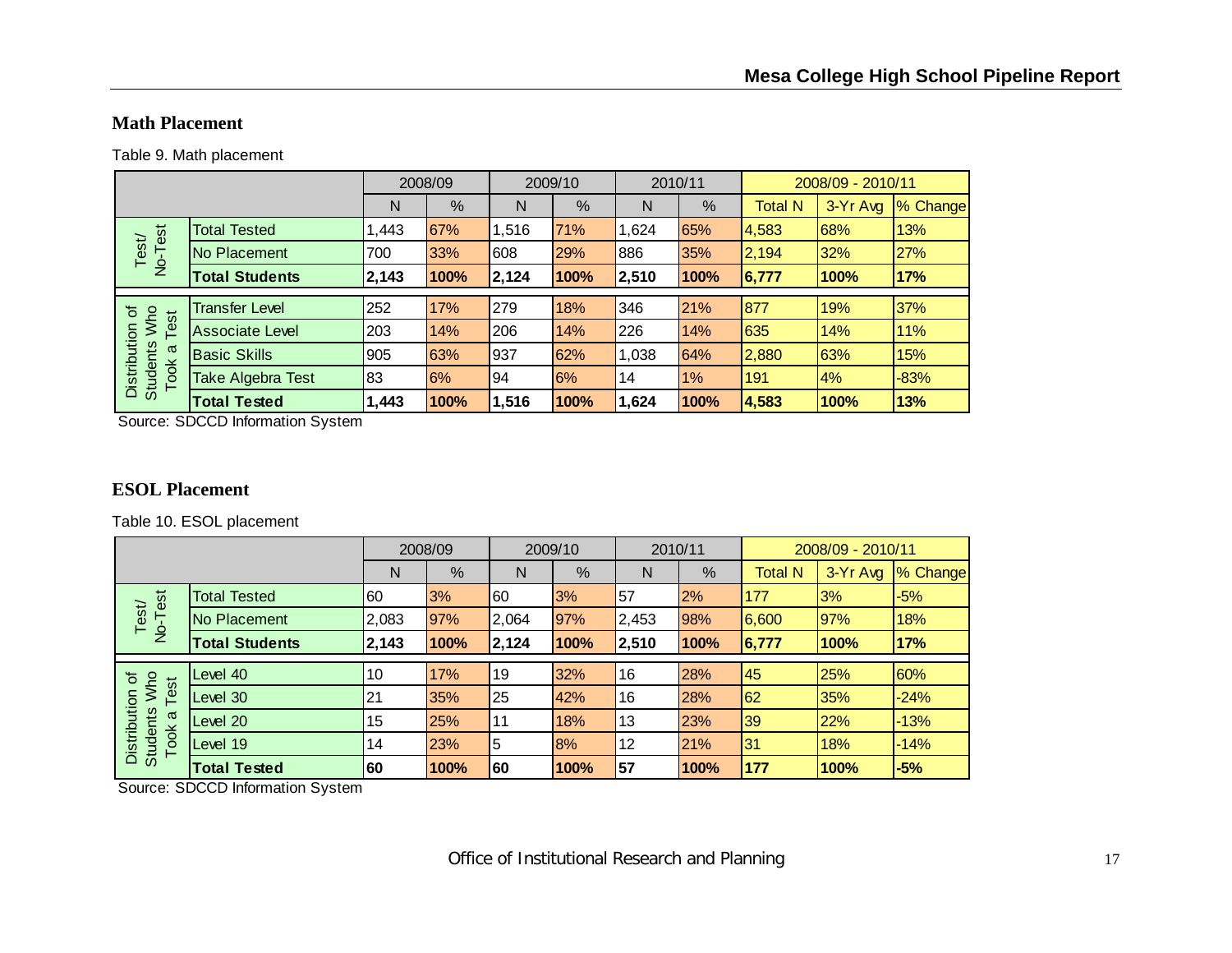# **Section IV: Course Enrollment by Placement**

This section longitudinally tracks Mesa College English and math enrollments by placement level among three **first-time to college high school graduate** cohorts (Fall 2008, 2009, and 2010). Please see table notes for additional details about the cohort parameters (see Tables 11 and 12). Note that changes were made within the English and math course sequences; however, **data are represented by current placement level categories**.

#### **Highlight of the Findings**

- By the end of their first year at Mesa College, over half (57%) of the 2010/11 first-time to college high school graduates who earned a transfer/Associate level English placement, enrolled in a matriculating English course (less than the 3-year average of 60%; see Table 11). In 2010/11, nearly half (49%) of the students who placed at the transfer/Associate level and enrolled in an English course, did so at their placement level.
- 0 Among first-time to college high school graduates who earned a basic skills level reading or writing placement in 2010/11, over half (56%) enrolled in a matriculating English course at their placement level by the end of their first year at Mesa College (less than the 3-year average of 61%; see Table 11).
- $\bullet$  In 2010/11, by the end of their first year at Mesa College, 60% of first-time to college high school graduates who earned a transfer level math placement, enrolled in a matriculating math course (less than the 3-year average of 68%; see Table 12). Two-thirds (66%) of those who earned an Associate level math placement enrolled in a matriculating math course (less than the 3-year average of 71%). In 2010/11, 98% of the students who placed at the transfer or Associate levels and enrolled in a math course, did so at their placement level.
- 0 Among first-time to college high school graduates who earned a basic skills level math placement in 2010/11, 63% enrolled in a matriculating math course at their placement level by the end of their first year at Mesa College (comparable to the 3-year average of 63%; see Table 12).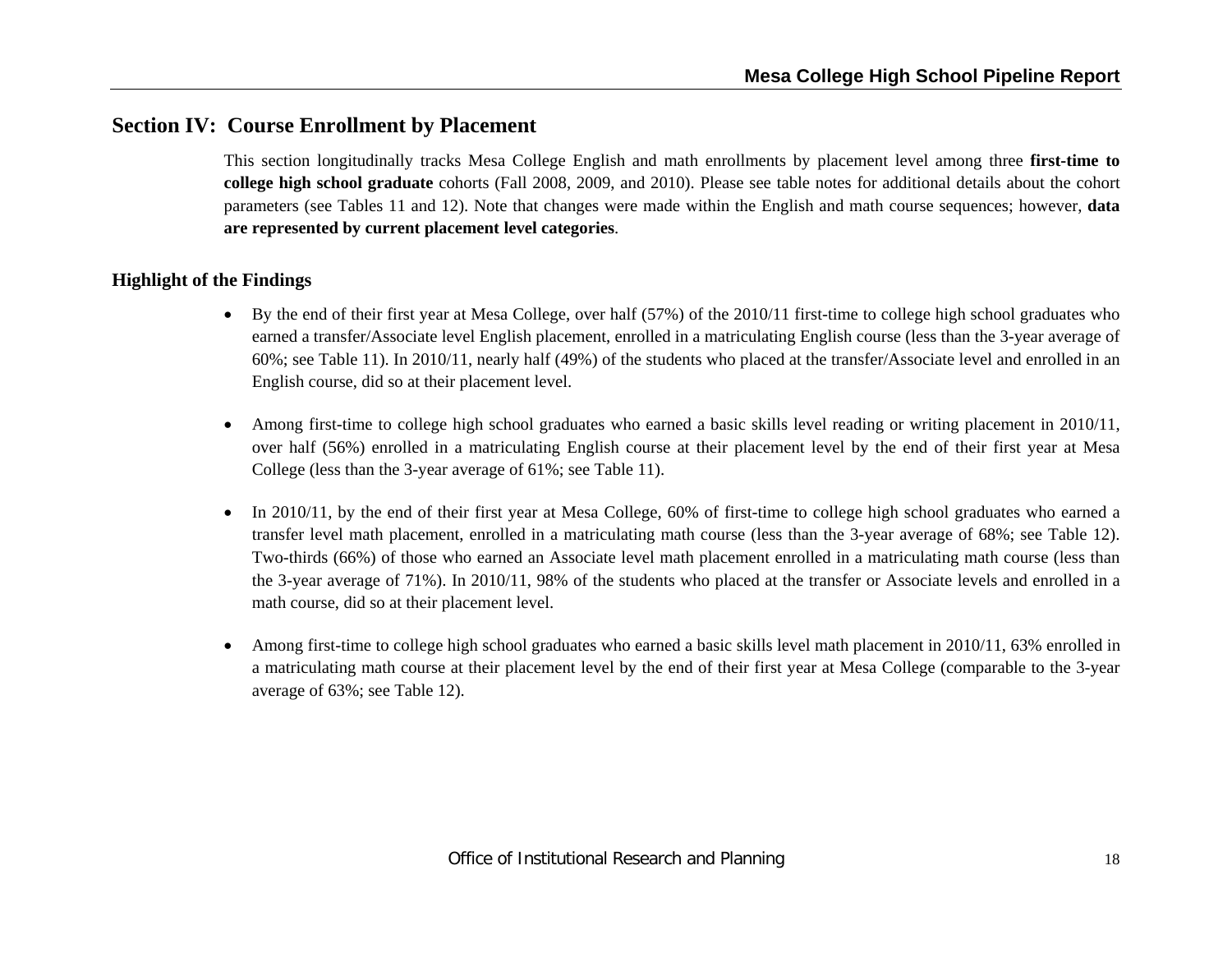#### **English and Math Course Enrollment by Placement Level**

|                                 | Fall 08 | Total enrolled |             | Fall 09         | Total enrolled |               | Fall 10 | <b>Total enrolled</b> |      | All         | <b>Total enrolled</b> |               |
|---------------------------------|---------|----------------|-------------|-----------------|----------------|---------------|---------|-----------------------|------|-------------|-----------------------|---------------|
|                                 | cohort  | 2008/09        |             | cohort          | 2009/10        |               | cohort  | 2010/11               |      | l cohorts   | 2008/09-2010/11       |               |
|                                 | N       | N              | $\%$        | N               | N              | $\frac{9}{6}$ | N       | N                     | $\%$ | N           | N                     | $\frac{9}{6}$ |
| <b>Transfer/Associate Level</b> | 1594    | 384            | <b>165%</b> | 1606            | 369            | 61%           | 1725    | 1411                  | 57%  | 1.925       | 1.164                 | $ 60\% $      |
| <b>Basic Skills</b>             | 313     | 209            | <b>67%</b>  | $\parallel$ 341 | 212            | 62%           | 402     | 1227                  | 56%  | 1,056       | 1648                  | 161%          |
| Take ESOL Test/Need Advising 77 |         | 136            | <b>47%</b>  | $\parallel$ 107 | 144            | 41%           | 108     | 146                   | 43%  | 1292        | 126                   | <b>43%</b>    |
| <b>Total Count/Avg %</b>        | 984     | 629            | 64%         | 1,054           | 625            | 59%           | 1,235   | 684                   | 55%  | $\ 3,273\ $ | 1,938                 | 59%           |

Table 11. English course enrollment by placement level

Source: SDCCD Information System

Note 1: Only English courses that are part of the matriculating course sequence are included: ENGL042, ENGL043, ENGL048, ENGL049, ENGL101, ENGL105, or ENGL 205.

Note 2: The cohort is organized by English placement level which is based on the reading and writing assessment tests. For students who did not score in the same placement level on both the reading and writing tests, English placement level is measured at the highest placement (27% in Fall 2008, 26% in Fall 2009, and 23% in Fall 2010 placed at different levels).

Note 3: The cohorts consist of first-time high school graduates enrolled in Fall 2008, Fall 2009, or Fall 2010 as of official census. Only students that received a letter grade are counted in the enrollments. Students are tracked through the first three terms they may enroll in: fall, spring, and summer. Note that Summer 2011 enrollments are not yet available and therefore not included. However, due to the reduction in course offerings in Summer 2011 the exclusion would not significantly impact the findings.

Note 4: **Among students who placed at the transfer/Associate level, course enrollment was measured at or below their placement level.** In 2008/09, 2009/10, and 2010/11 approximately half of the students who placed at the transfer/Associate level and took at least one English course, took a course at their placement level (48%, 52%, and 49%, respectively). **For those students who placed at the basic skills level, course enrollment was measured at their placement level. For those students who placed below basic skills, course enrollment was measured at any placement level.** Among students that placed below basic skills and enrolled in at least one English course, almost all enrolled in basic skills courses (92% in 2008/09, 100% in 2009/10, and 98% in 2010/11).